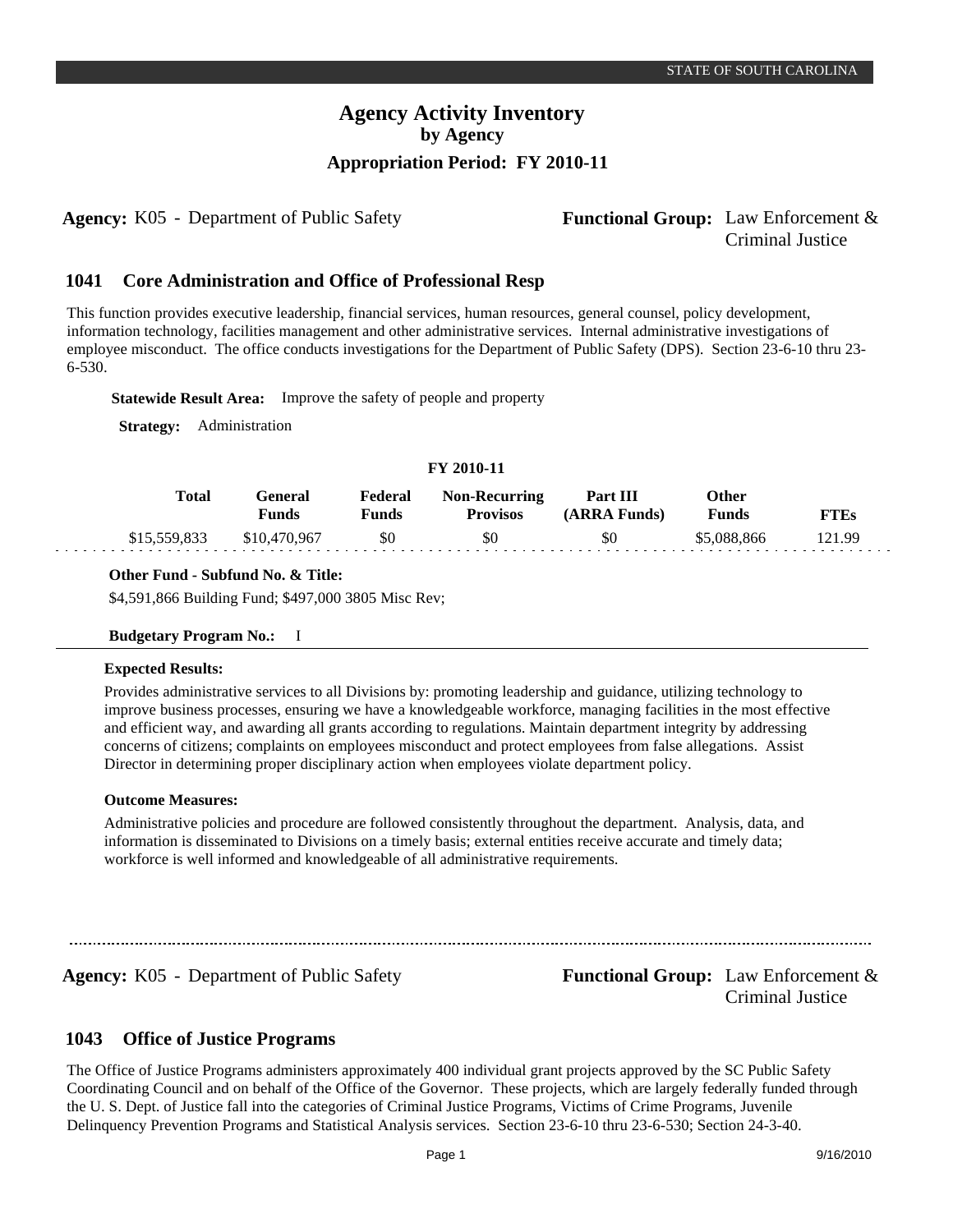## **Statewide Result Area:** Improve the safety of people and property

**Strategy:** Provide for the preparation and prevention of criminal activities and natural and/or man-made events.

#### **FY 2010-11**

| Total        | General)<br>Funds | Federal<br>Funds | <b>Non-Recurring</b><br><b>Provisos</b> | Part III<br>(ARRA Funds) | Other<br>Funds | <b>FTEs</b> |
|--------------|-------------------|------------------|-----------------------------------------|--------------------------|----------------|-------------|
| \$48,633,945 | \$267,063         | \$47,461,882     | \$0                                     | \$0                      | \$905,000      | 14.75       |

### **Other Fund - Subfund No. & Title:**

\$905,000 3975-Victim Restitution Program

#### **Budgetary Program No.:** II.E

#### **Expected Results:**

Grant programs administered by OJP seek to improve both the process and delivery of justice to citizens of South Carolina. Criminal justice programs reduce and prevent crime through state and local law enforcement programs. Victims of crime grant programs typically address the trauma and needs of victims of violent crime. Juvenile delinquency programs either prevent the onset of delinquency or curtail further involvement of children with the juvenile justice system.

#### **Outcome Measures:**

Individual grant programs are funded in accordance with statewide strategies derived from federal program award requirements and input from the state and local agencies based on needs assessments. These measures are tracked and analyzed on an individual and aggregate basis. Where possible, the measures are operationalized into measurable and quantifiable outcomes.

**Agency:** K05 - Department of Public Safety **- Functional Group:** Law Enforcement & Criminal Justice

#### **Office of Highway Safety 1044**

The Office of Highway Safety (OHS) administers approximately 55 individual grant and mini-grant projects approved by the SC Public Safety Coordinating Council and on behalf of the Office of the Governor. These grants are federally-funded through the US Dept. of Transportation and directly assist the OHS in conducting statewide traffic enforcement and public information/education campaigns, implementing public outreach and other special programs, and conducting traffic collision statistical research and analysis. Grant funds are also used to award and support highway safety projects implemented by state agencies, local law enforcement entities and private, non-profit organizations. Section 23-6-10 thru 23-6-530.

**Statewide Result Area:** Improve the safety of people and property

**Strategy:** Provide for the preparation and prevention of criminal activities and natural and/or man-made events.

### **FY 2010-11**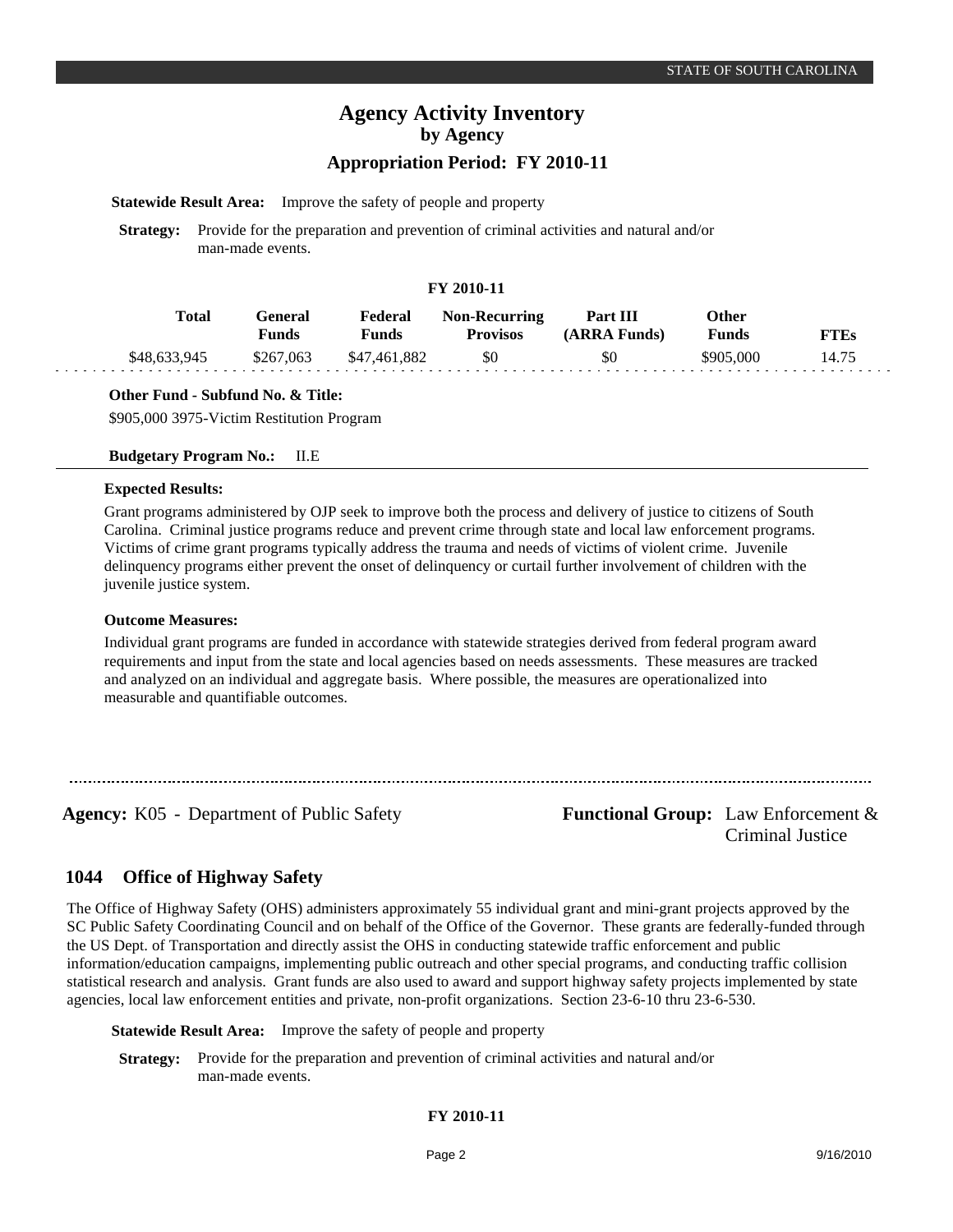## **Appropriation Period: FY 2010-11**

| Total        | General<br>Funds | Federal<br><b>Funds</b> | <b>Non-Recurring</b><br><b>Provisos</b> | Part III<br>(ARRA Funds) | Other<br><b>Funds</b> | FTEs  |
|--------------|------------------|-------------------------|-----------------------------------------|--------------------------|-----------------------|-------|
| \$18,905,285 | \$399.096        | \$17,921,189            | \$0                                     | \$0                      | \$585,000             | 17.00 |

### **Other Fund - Subfund No. & Title:**

\$465,000 3886 Data Entry Section; \$120,000 3805 Misc Revenue (Carfax)

#### **Budgetary Program No.:** II.E

#### **Expected Results:**

Programs administered by the Office of Highway Safety and projects implemented by entities funded through OHS seek to modify negative driving behavior so that a reduction in collisions and traffic-related injuries and deaths is achieved.

### **Outcome Measures:**

1. Reduce the number of traffic fatalities in the state of South Carolina by 5%, from 894 in 2009 to 849 in 2010.2. Reduce the number of traffic collisions in the state of South Carolina by 5%, from 105,672 in 2009 to 100,388.3. Reduce the number of traffic-related injuries in the state of South Carolina by 5%, from 45,656 in 2009 to 43,373

**Agency:** K05 - Department of Public Safety **- Functional Group:** Law Enforcement &

Criminal Justice

#### **School Bus Transportation Safety 1045**

This activity promotes school bus safety to all grade level students, school administrators, parents, bus drivers and the general public through training and safety education presentations. Members of this function are assigned to the S.C. Department of Education. Title 23-6-10 thru 23-6-530

**Statewide Result Area:** Improve the safety of people and property

**Strategy:** Provide for the preparation and prevention of criminal activities and natural and/or man-made events.

### **FY 2010-11**

| Total | General<br><b>Funds</b> | Federal<br>Funds | <b>Non-Recurring</b><br><b>Provisos</b> | Part III<br>(ARRA Funds) | <b>Other</b><br>$F$ unds | $T$ $T$ $E$ s |
|-------|-------------------------|------------------|-----------------------------------------|--------------------------|--------------------------|---------------|
|       | 74.590                  | \$0              | \$0                                     | \$0                      | \$0                      | 2.00          |

**Other Fund - Subfund No. & Title:**

NA

**Budgetary Program No.:** II.A.

**Expected Results:**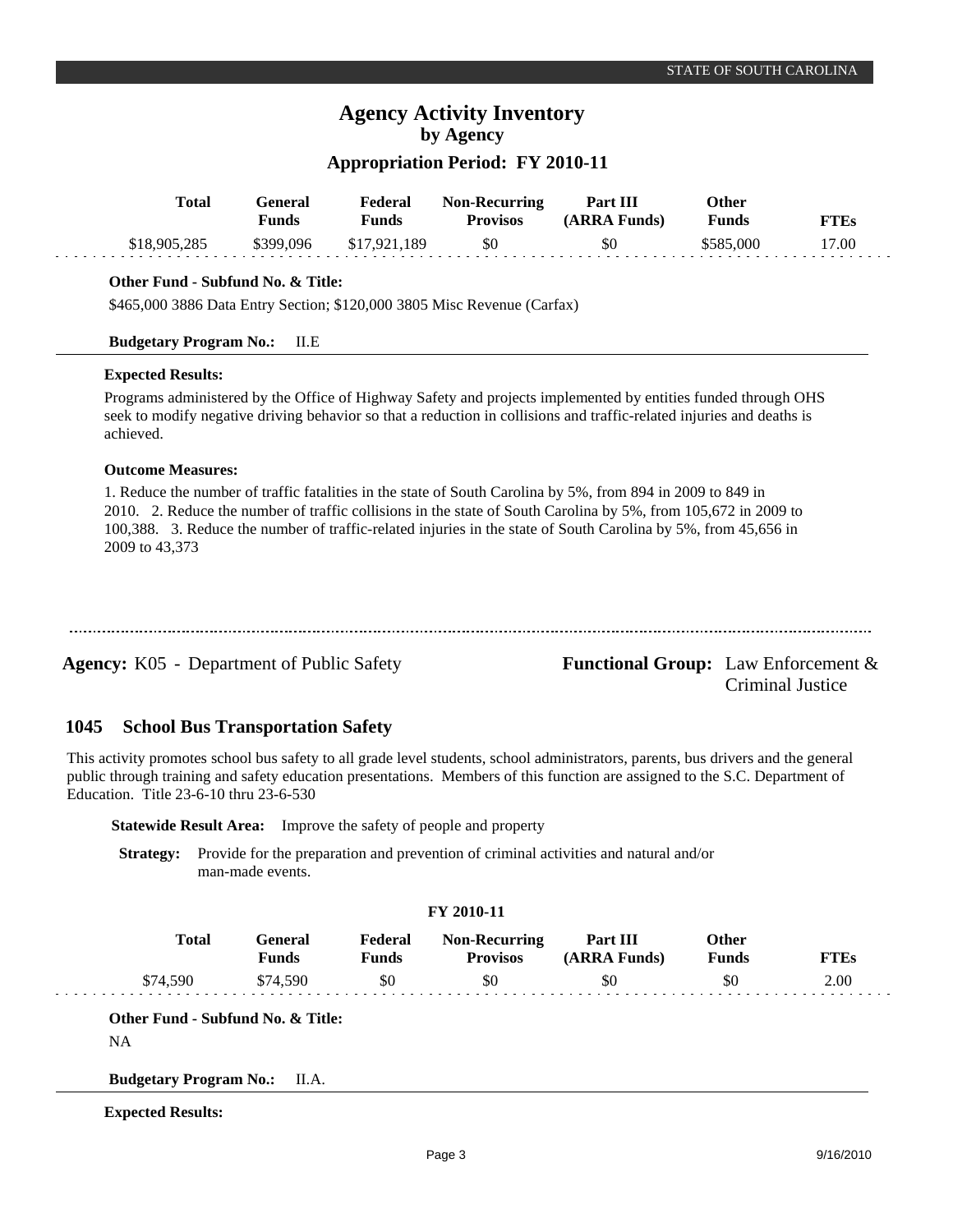Reduce the number of traffic related incidents involving school buses.

### **Outcome Measures:**

This employee will continue to provide safety workshops and presentations for 84 school districts, in addition to state organizations, colleges, and technical schools, various civic and service groups, religious organizations, industries and fleet operations. Reviews accident reports to provide future preventative methods to strengthen training programs. Conduct evaluations and submit recommendations to the DOT in reference to suspected unsafe bus routes and/or bus stops reported by law enforcement agencies, bus drivers, parents, motorists and school officials. Serves as safety consultants to school district superintendents, principals and transportation officials. The pro-active approach this unit provides is immeasurable to potential life saving numbers due to bus safety.

**Agency:** K05 - Department of Public Safety **- Functional Group:** Law Enforcement &

Criminal Justice

#### **Uninsured Motor Vehicle Enforcement 1049**

This activity involves the enforcement of vehicle and driver's license suspensions resulting from violations of the state's insurance laws. This activity includes the confiscation of vehicle license plates that have resulted in the cancellation of liability insurance and clearing of some driver's license. See title 23-6-10 thru 23-6-530 and 38-73-470

**Statewide Result Area:** Improve the safety of people and property

**Strategy:** Provide for the enforcement of state laws (point-of-contact, i.e. HP, STP Officers).

### **FY 2010-11**

| Total       | General<br>Funds | Federal<br>Funds | <b>Non-Recurring</b><br><b>Provisos</b> | Part III<br>(ARRA Funds) | Other<br>Funds | FTEs |
|-------------|------------------|------------------|-----------------------------------------|--------------------------|----------------|------|
| \$3,028,560 | \$0              | \$0              | \$0                                     | \$0                      | \$3,028,560    | .00  |

**Other Fund - Subfund No. & Title:**

\$3,028,560 - 4547 Uninsured Motorist

**Budgetary Program No.:** II.A.

### **Expected Results:**

Reduce the number of suspended vehicle license plates from operating on the streets and highways of the State due to cancellation of auto liability insurance. Also to reduce the number of uninsured vehicles that are being operated on the streets and highways.

### **Outcome Measures:**

1,470 Summons Tickets 17,807 Suspended Tags Recovered 43,814 Insurance Suspension Notices Cleared 70,102 Contacts Made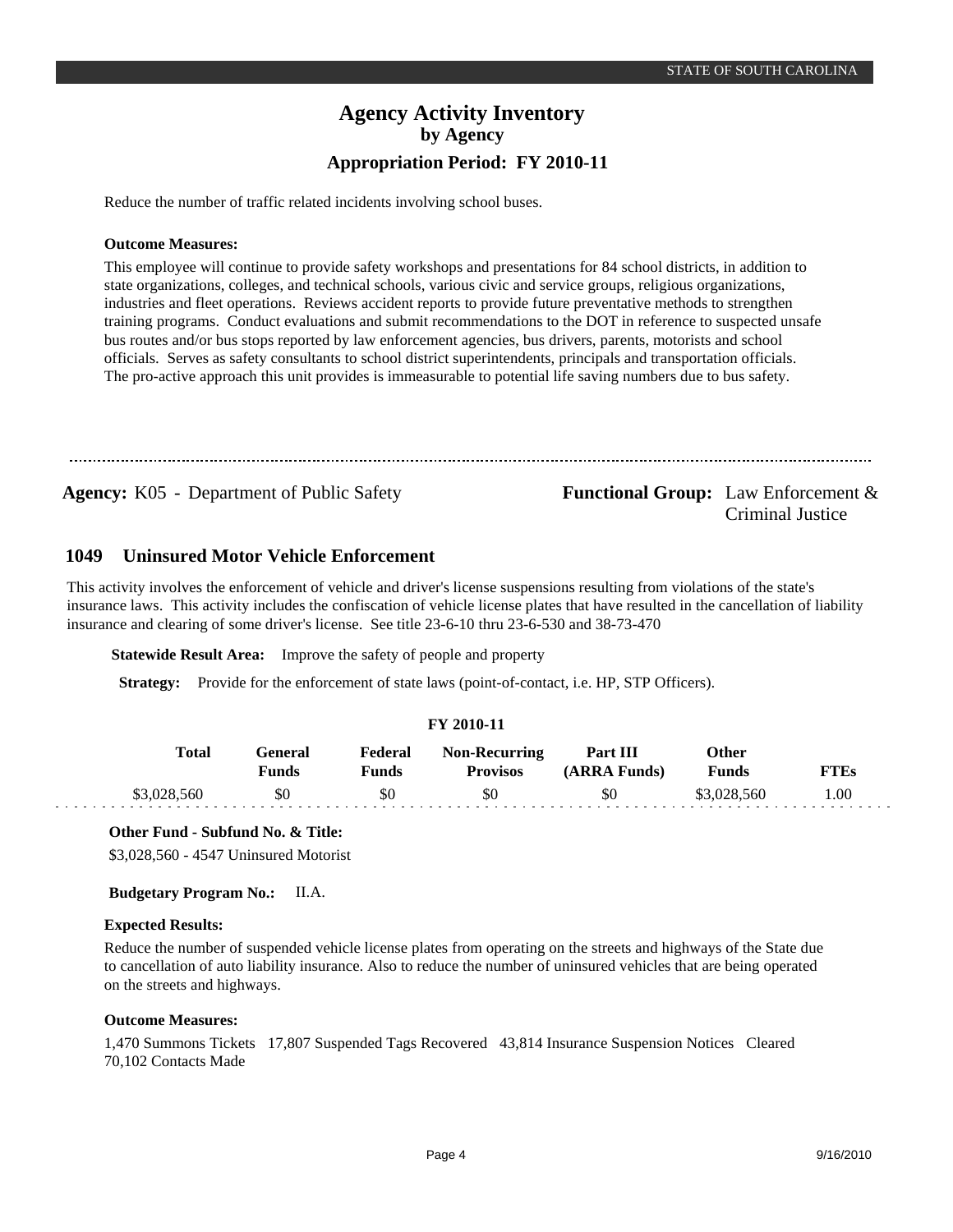### **Appropriation Period: FY 2010-11**

**Agency:** K05 - Department of Public Safety **- Functional Group:** Law Enforcement &

Criminal Justice

#### **Special Operations 1050**

Crowd control and suppression of civil disobedience. This involves the supervision and control of the Highway Patrol Civil Emergency Response Teams during civil disturbances to protect lives and property. Oversees the Highway Patrol Honor Guard. Title 23-6-10 thru 23-6-530

**Statewide Result Area:** Improve the safety of people and property

**Strategy:** Provide for the enforcement of state laws (point-of-contact, i.e. HP, STP Officers).

| <b>Total</b> | General<br>Funds | Federal<br>Funds | <b>Non-Recurring</b><br><b>Provisos</b> | Part III<br>(ARRA Funds) | Other<br>Funds | TTEs |  |
|--------------|------------------|------------------|-----------------------------------------|--------------------------|----------------|------|--|
| \$250.804    | \$0              | \$0              | \$0                                     | \$0                      | \$250.804      | 4.00 |  |

**FY 2010-11**

### **Other Fund - Subfund No. & Title:**

\$200,000 - 38B6 Title Fees; \$50,804 - 39C7 Law Enf. Surcharge

#### **Budgetary Program No.:** II.A.

#### **Expected Results:**

To provide the department with highly trained troopers capable of responding to critical incidents involving state and local law enforcement.

### **Outcome Measures:**

Honor Guard - 36 Assignments Select Fire Weapons Training - 1 Day A-Cert Duty Assisting other Law Enforcement Agencies - 24 Days A-Cert Training - 28 Days Pre-employment Physical Fitness Testing - 7 Sessions Voluntary Physical Fitness Testing - 60 Sessions Officer Survival School - 22 Days Troop CERT Training - 4 Days Mission Related Classes Attended - 18 Days Firearms Instruction Provided - 14 Sessions Special Constable Firearms & Legal Updated - 36 Sessions Select Enforcement - 9 Basic Patrol #88 Training - 15 Taser Certification - 4 Classes

**Agency:** K05 - Department of Public Safety **- Functional Group:** Law Enforcement &

Criminal Justice

#### **Communication and Intelligence 1055**

Provides voice and data communication to DPS and other state agencies. This is done by maintaining 24 hour telecommunication centers regionally throughout the state. This activity also includes service as the state's back-up warning point for nuclear spills and accidents from all nuclear facilities. In addition, it serves as the official security monitoring station for the S.C. Supreme Court, Court of Appeals and other state intelligence gathering and information sharing regarding homeland security issues between DPS, local state and federal law enforcement agencies. Title 23-6-10 thru 23-6-530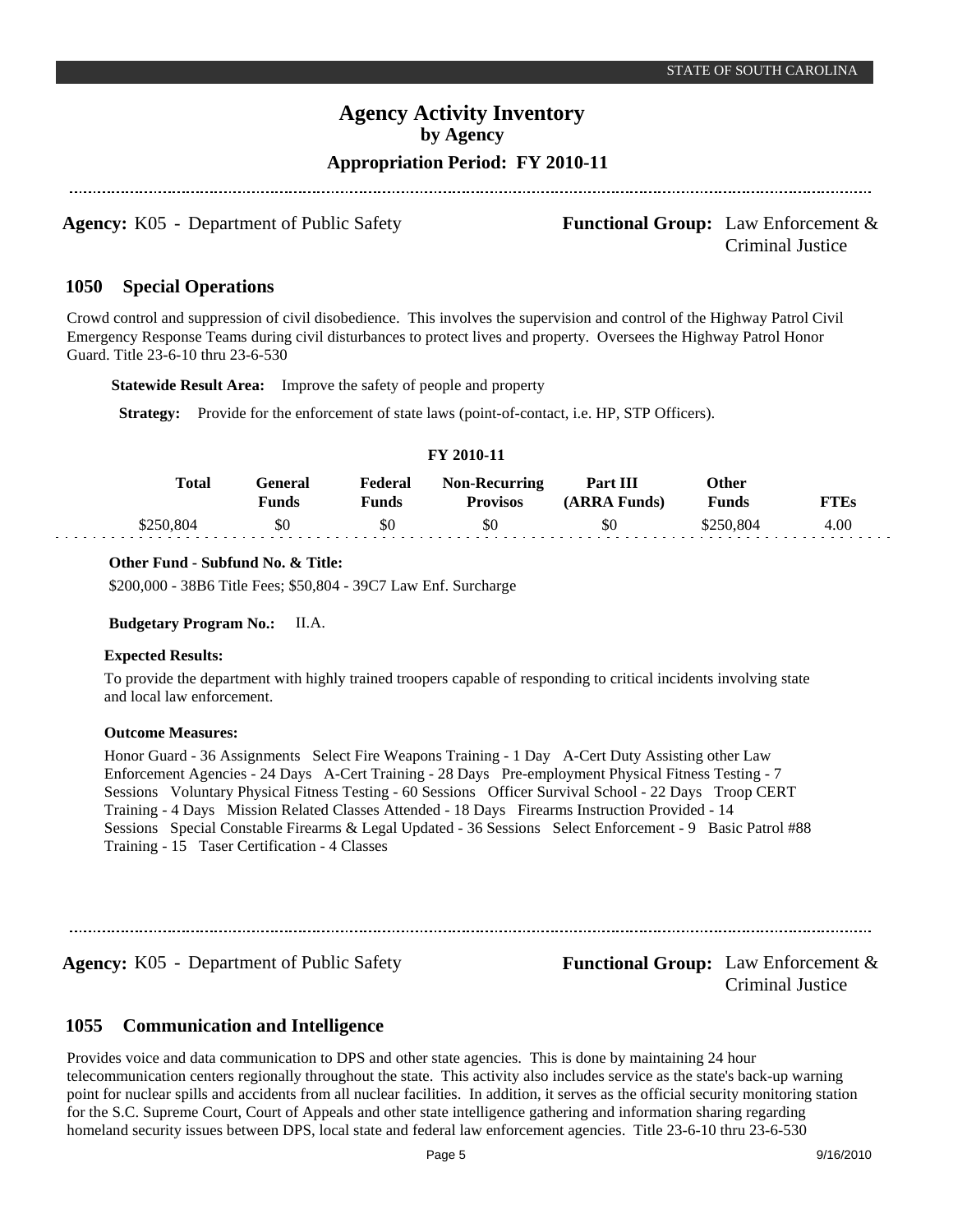#### **Statewide Result Area:** Improve the safety of people and property

**Strategy:** Provide for the preparation and prevention of criminal activities and natural and/or man-made events.

### **FY 2010-11**

| <b>Total</b> | General<br>Funds | Federal<br><b>Funds</b> | <b>Non-Recurring</b><br><b>Provisos</b> | Part III<br>(ARRA Funds) | Other<br><b>Funds</b> | <b>FTEs</b> |
|--------------|------------------|-------------------------|-----------------------------------------|--------------------------|-----------------------|-------------|
| \$8.069.634  | \$7,269,634      | \$0                     | \$0                                     | \$0                      | \$800,000             | 30.00       |

#### **Other Fund - Subfund No. & Title:**

\$400,000 - 39C7 Law Enf. Surcharge; \$400,000 -33D7 DUI / Alcohol / Drugs

#### **Budgetary Program No.:** II.A.

#### **Expected Results:**

Enhance speed and accuracy of receiving and disseminating critical real-time information between telecommunications centers and troopers/officers. Expand the Department's presence with Federal, State and local partners to receive and report intelligence information related to Nation's security. Center visually monitors interstate highway system through video camera systems.

#### **Outcome Measures:**

The Highway Patrol's Communications Division is critical to Troopers/Officers, as well as, the citizens and motorists of out state. This unit is the lifeline of our Troopers/Officers, enhancing their safety by gathering and disseminating information prior to arriving on a scene and ensuring necessary resources are provided to protect Troopers/Officers as well as the public in the performance of law enforcement duties. Provides disservice for all DPS divisions and the SC Security Commission. Serves as a back up for SCEMS's state warning point for all state nuclear facilities and hydro-electric dams. This division serves as the primary contact point for the reporting of traffic related incidents, collisions, aggressive driving, impaired drivers, etc. This unit continues to recruit, train, and develop professional support personnel capable of providing effective and efficient information necessary for ensuring the safety of our Troopers/Officers and the traveling public on the SC Highways. The Intelligence Unit cooperates with FBI/SLED Joint Terrorism Task in receiving and dissemination of critical intelligence information to all Troopers/Officers of DPS as well as reporting critical information gathered by Troopers in the performance of their duties.

**Agency:** K05 - Department of Public Safety **- Functional Group:** Law Enforcement &

Criminal Justice

#### **Aggressive Criminal Enforcement 1056**

Includes field troopers who patrol state highways in 5 regions across the state of South Carolina. Troopers exercise aggressive criminal traffic enforcement methods and techniques to curtail drug trafficking, apprehend fugitives and recover stolen vehicles and weapons. This activity also includes oversight of the Drug Interdiction Teams, Safety Improvement Team (high-crash corridors), Motorcycle Squads, & Central Evidence Facility. Title 23-6-10 thru 23-6-530

**Statewide Result Area:** Improve the safety of people and property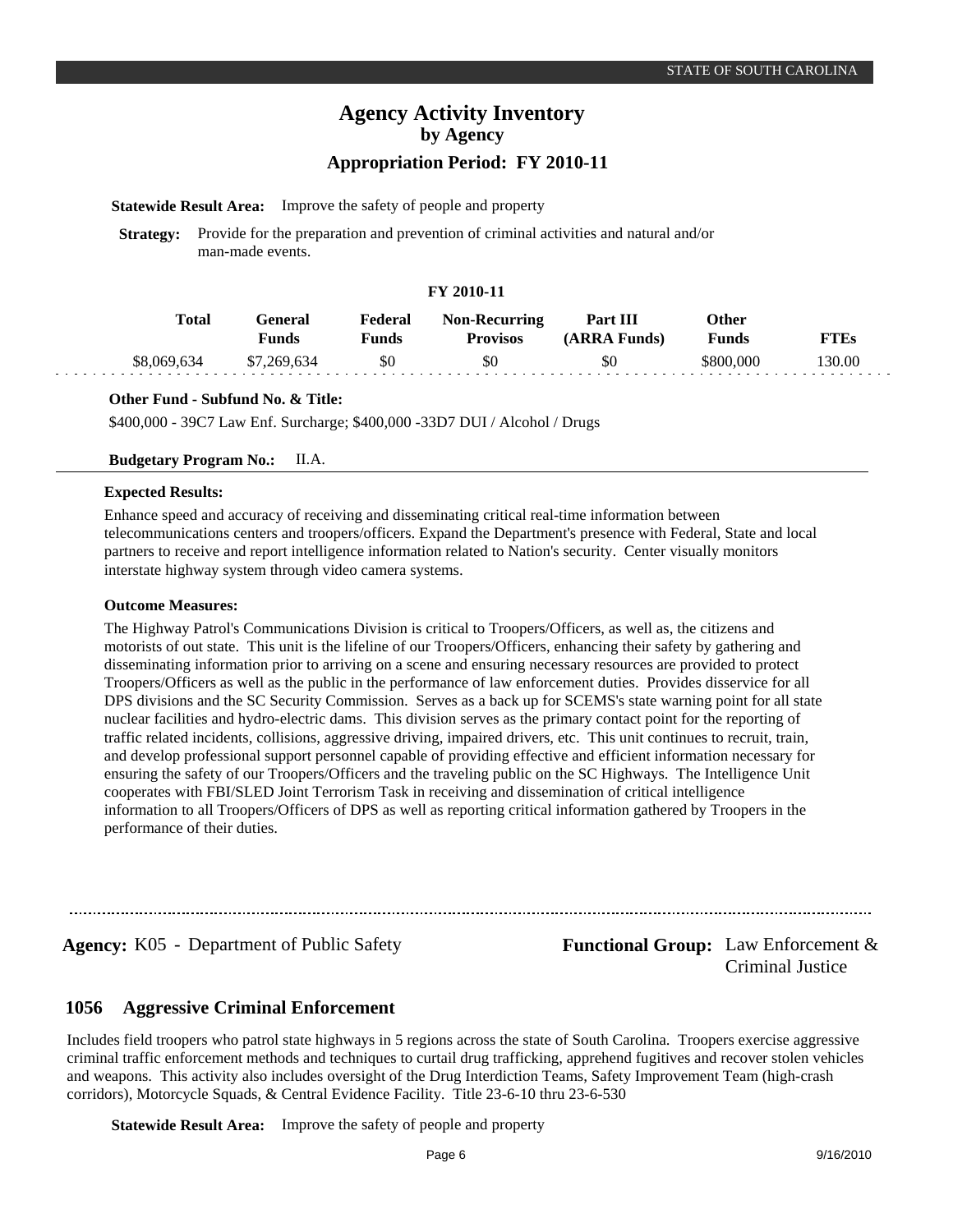## **Appropriation Period: FY 2010-11**

**Strategy:** Provide for the enforcement of state laws (point-of-contact, i.e. HP, STP Officers).

#### **FY 2010-11 General Funds**  \$0 **Other Funds** \$3,360,424 **Federal Funds**  \$0 **FTEs** 59.00 **Total**  \$3,360,424 **Non-Recurring Provisos** \$0 **Part III (ARRA Funds)** \$0

### **Other Fund - Subfund No. & Title:**

\$2,800,353 - 38B6 Title Fees; \$30,000 - 3468 Confiscated Cash; \$130,000 - 3537 DUI In Car Video; \$250,000 - 33D7 DUI / Alcohol / Drugs; \$50,000- 3822 DUS; \$100,071- 39C7 Law Enf. Surcharge

### **Budgetary Program No.:** II.A.

#### **Expected Results:**

Reduces the amount of illegal drugs that are transported on interstate highways in South Carolina. To enhance efforts to reduce collisions by utilizing motorcycle officers. To enhance the collection, preservation and integrity of evidence from the Highway Patrol, State Transport Police and Bureau of Protective Services.

#### **Outcome Measures:**

982 Collisions 134 DUI Tickets 43,081 Summons Tickets 54,867 Warning

**Agency:** K05 - Department of Public Safety **- Functional Group:** Law Enforcement &

Criminal Justice

#### **Highway Traffic Enforcement 1058**

Field troopers who patrol state highways in 7 troops across the state. Troopers are responsible for enforcing traffic laws, investigating collisions, assisting motorist, and providing a safe motoring environment for the public on over 41,476 miles of state highway. Support functions for Highway Traffic Enforcement include recruiting & retention; community relations; supply, research &development; strategic planning; multi-accident reconstruction; and the training unit. Title 23-6-10 thru 23- 6-530

**Statewide Result Area:** Improve the safety of people and property

**Strategy:** Provide for the enforcement of state laws (point-of-contact, i.e. HP, STP Officers).

|              |                         |                         | FY 2010-11                              |                          |                              |             |  |
|--------------|-------------------------|-------------------------|-----------------------------------------|--------------------------|------------------------------|-------------|--|
| <b>Total</b> | General<br><b>Funds</b> | Federal<br><b>Funds</b> | <b>Non-Recurring</b><br><b>Provisos</b> | Part III<br>(ARRA Funds) | <b>Other</b><br><b>Funds</b> | <b>FTEs</b> |  |
| \$59,547,705 | \$42,561,909            | \$1,415,000             | <b>SO</b>                               | \$0                      | \$15,570,796                 | 1.115.00    |  |

### **Other Fund - Subfund No. & Title:**

\$4,500,000 - 38B6 Title Fees; \$2,000 - 3098 Donations; \$3,700,000 - 3537 DUI In car Video; \$2,600,000 - 33D7 DUI / Alcohol / Drugs; \$1,568,796 - 3822 DUS; \$3,200,000 - 39C7 Law Enf. Surcharge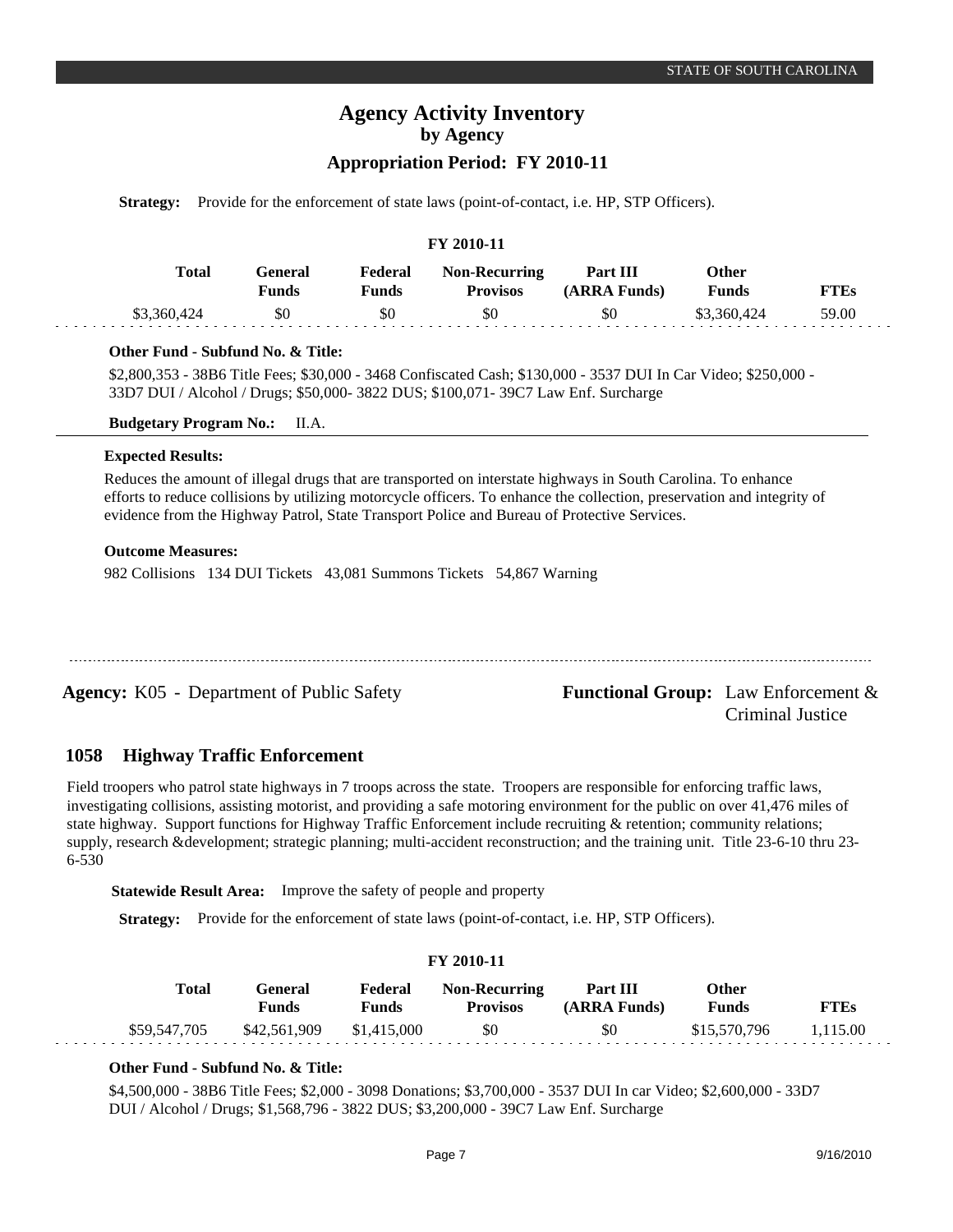#### **Budgetary Program No.:** II.A.

#### **Expected Results:**

Make South Carolina roadways safe for the efficient transit of people and goods by vigorously enforcing traffic laws, investigating collisions, and assisting motorists. Particular enforcement emphasis is placed on drunk drivers, aggressive drivers, those who travel at dangerous speeds, and people not wearing seatbelts. To ensure that the Highway Traffic Enforcement Officers have the training and tools necessary to fulfill their mission of patrolling the highways of the State of South Carolina.

#### **Outcome Measures:**

73,746 Collisions 15,262 DUI Tickets 464,624 Summons Tickets 324,507 Warnings 618 Fatal Accidents

**Agency:** K05 - Department of Public Safety **- Functional Group:** Law Enforcement &

Criminal Justice

#### **Commercial Motor Vehicle (CMV) Safety Inspections 1059**

The primary mission of the State Transport Police Division (STP) is to promote public safety on the state's roadways by ensuring the safe operation of motor carriers. STP officers conduct North American Standard Levels I through III inspections to examine driver credentials and vehicle systems such as brakes, tires, suspension. The objective of these inspections is to remove fatigued or impaired drivers and drivers with out-of-service violations, as well as unsafe and out-of-service commercial vehicles from the highways. STP's Hazardous Material (HM) Unit is responsible for conducting North American Standard Level VI inspections for radioactive shipments. These inspections have higher and stricter standards than the regular Level I inspection procedures and out-of-service criteria that are otherwise applicable to hazardous material shipments. STP's Training Unit is responsible for monitoring the certification and ongoing training status of all officers in the areas of CMV inspection and enforcement. Title 23-6-10 thru 26-10-530

**Statewide Result Area:** Improve the safety of people and property

**Strategy:** Provide for the enforcement of state laws (point-of-contact, i.e. HP, STP Officers).

|             |                                |                         | FY 2010-11                              |                          |                              |             |  |
|-------------|--------------------------------|-------------------------|-----------------------------------------|--------------------------|------------------------------|-------------|--|
| Total       | <b>General</b><br><b>Funds</b> | Federal<br><b>Funds</b> | <b>Non-Recurring</b><br><b>Provisos</b> | Part III<br>(ARRA Funds) | <b>Other</b><br><b>Funds</b> | <b>FTEs</b> |  |
| \$4.392.350 | \$1,198,287                    | \$2,612,256             | \$0                                     | \$0                      | \$581.807                    | 53.06       |  |

**FY 2010-11**

#### **Other Fund - Subfund No. & Title:**

\$303,291: 3594-Size & Weight; \$188,516: 3805-Misc. Revenue; \$90,000: 3958-Sale of Assets

**Budgetary Program No.:** II.B

### **Expected Results:**

One of STP's key goals is to reduce the number of fatal crashes involving CMVs . This goal can be accomplished by removing unsafe drivers and vehicles from the roads by increasing the number of safety inspections conducted by STP officers, including motorcoach inspections. One of STP's key goals is to protect the environment from hazardous materials being inappropriately and illegally transported on our roadways. This goal can be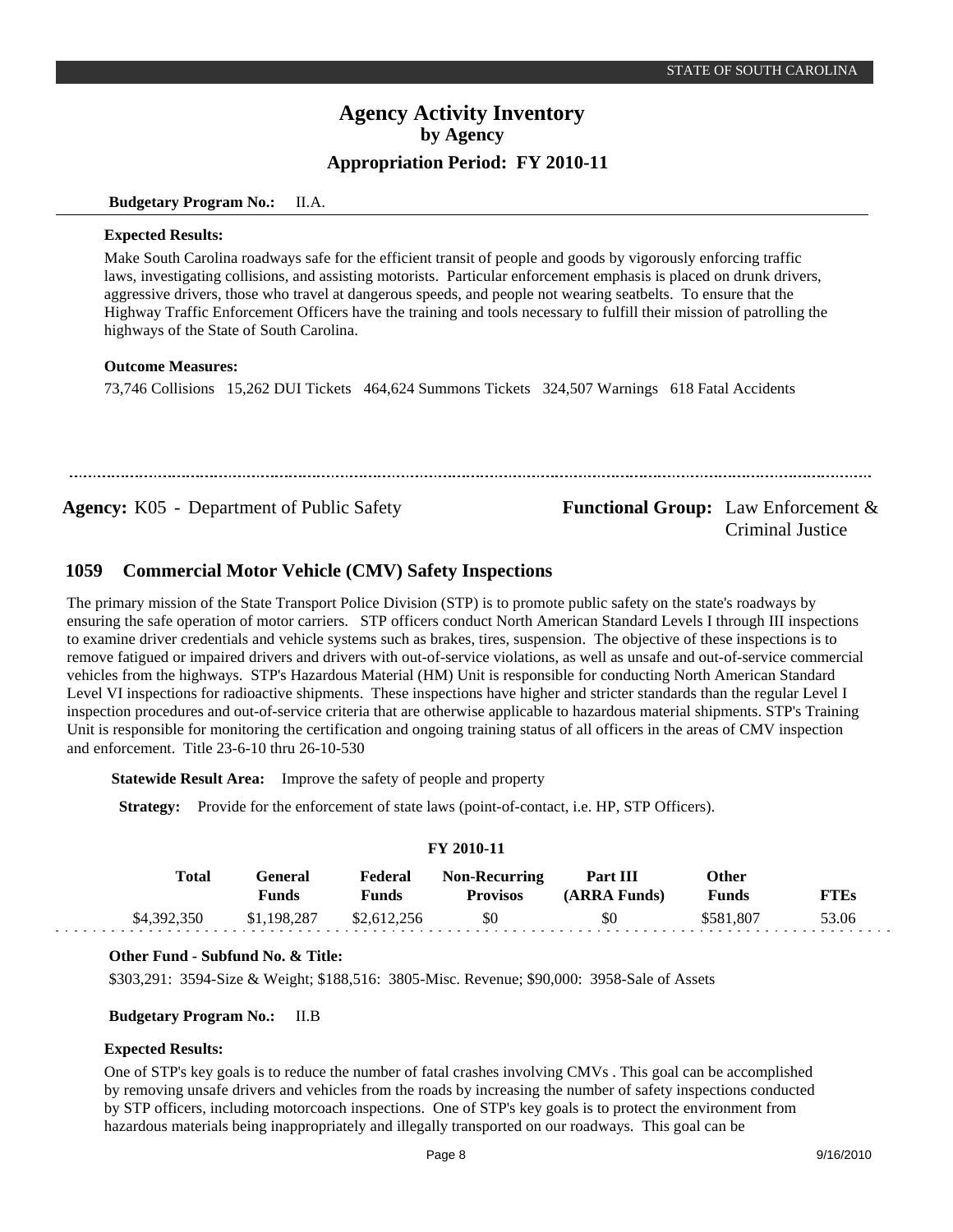accomplished by increasing the level of HM activities such as Level VI inspections, cargo tank inspections, and by identifying shippers and carriers who have recurring serious and acute HM violations from roadside inspections. The Training Unit's goal is to ensure that minimum inspection requirements are met by all STP officers in order to maintain certification. Training, along with additional enforcement will have a positive impact on the count of total inspections or citations, as well as lead to the reduction of safety violations and crashes.

### **Outcome Measures:**

In FY 2010, driver violations totaled 34,318 with 1,627 drivers placed out-of-service and vehicle violations totaled 66,604, with 6,199 vehicles placed out-of-service. Motor coach inspections totaled 1,189 an increase of 1.01% from FY 2009. In FY 2010, 109 Level VI inspections were performed. One violation was cited, placing one vehicle out-of-service. These inspections were completed in conjunction with Transuranic and Waste Isolation Pilot Plant (WIPP) shipments. In FY2010, 80 STP officers obtained state certifications and 40 officers obtained federal certifications in specialized areas of enforcement. STP instructors taught 3 certification classes and 100 officers completed refresher training during the year. 13 new officers completed STP training at CJA.

**Agency:** K05 - Department of Public Safety **- Functional Group:** Law Enforcement &

Criminal Justice

#### **CMV Traffic Enforcement 1060**

STP's Strategic Traffic, Alcohol and Radar (STAR) Unit is responsible for enforcing traffic laws statewide. Officers write citations for major traffic violations that contribute to crashes such as speed, improper lane changes, and failure to yield right of way. In addition, roadside checks, searches and arrests are made using alcohol detection and measuring equipment where required. In 2003, STP established its Canine Program with federal funding through the Drug Control and System Improvement Program (DCSIP). Currently three canine teams comprised of officers from the STAR Unit perform narcotic detection searches for illegal drug interdiction during traffic stops, with the ultimate purpose of removing drug/alcohol impaired drivers from the state's highways. The Department of Motor Vehicles' (SCDMV) Office of Motor Carrier Services (MCS) administers CMV registration and fuel tax programs. STP is responsible for the enforcement of these programs. During traffic stops, STP officers check the carrier's credentials for operating authority and fuel tax reporting. Title 23-6-10 thru 26-10-530

**Statewide Result Area:** Improve the safety of people and property

**Strategy:** Provide for the enforcement of state laws (point-of-contact, i.e. HP, STP Officers).

#### **FY 2010-11**

| Total       | General)<br>Funds | Federal<br>Funds | <b>Non-Recurring</b><br><b>Provisos</b> | Part III<br>(ARRA Funds) | Other<br><b>Funds</b> | FTEs  |  |
|-------------|-------------------|------------------|-----------------------------------------|--------------------------|-----------------------|-------|--|
| \$1,520,493 | \$731,506         | \$406.418        | \$0                                     | \$0                      | \$382.569             | 20.60 |  |

### **Other Fund - Subfund No. & Title:**

\$166,987: 3198-Motor Carrier; \$140,335: 3468-Confiscated Cash; \$75,247: 3805-Misc. Revenue

### **Budgetary Program No.:** II.B

#### **Expected Results:**

One of STP's key goals is to reduce the number of traffic crash fatalities. By the end of 2014, STP will attempt to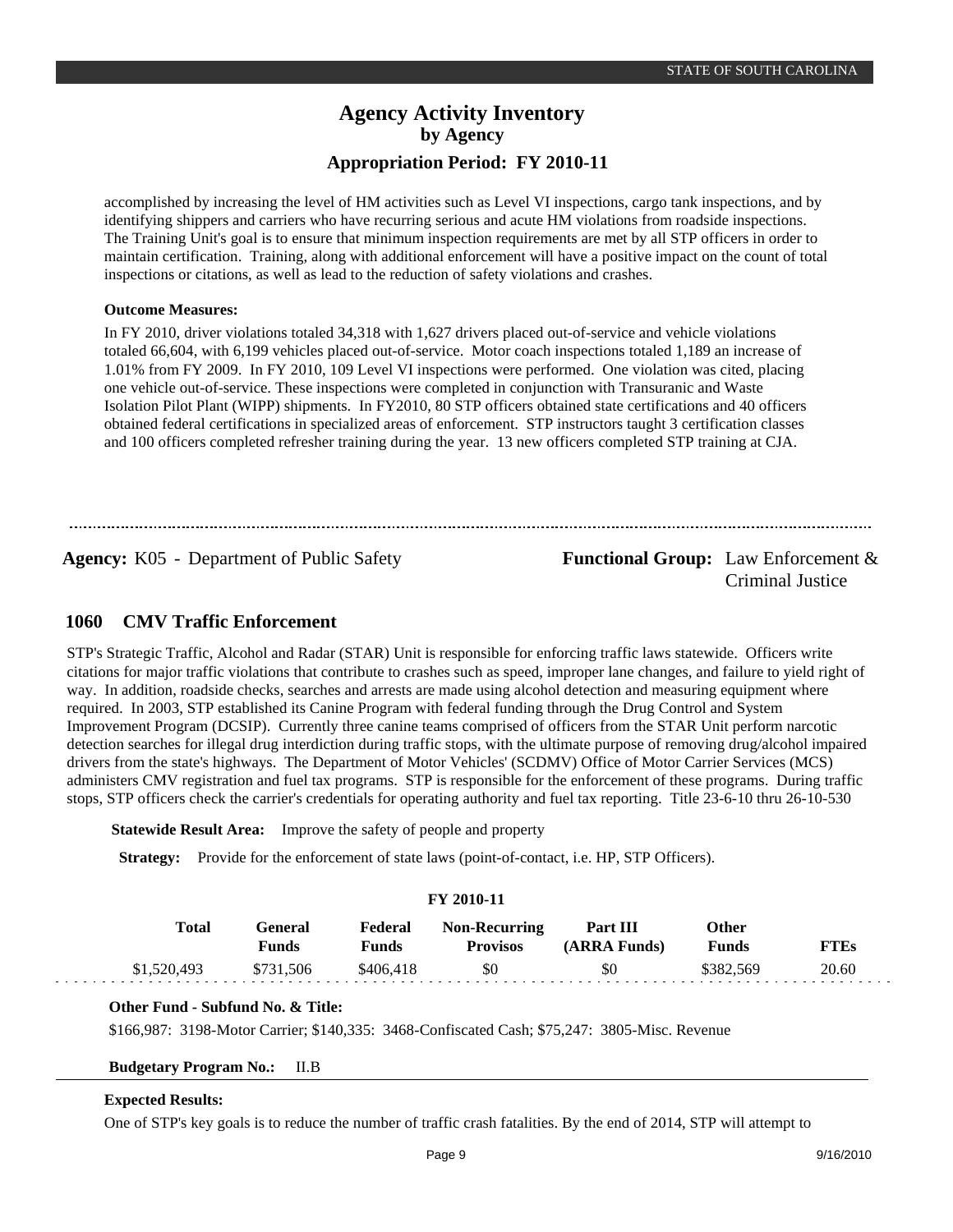reach the State's goal of reducing the number of fatal crashes by 4% from the 2005 – 2009 average of 22% (20 fatal crashes per year). This would equate to a reduction of 1 fatal crash each year. Key goals of STP's Canine Program are to decrease the number of users and transporters of illicit drugs relating to CMVs; improve the quality of cases presented to the solicitor's office for prosecutions; raise awareness of drug enforcement efforts to send a clear message to CMV drivers who may think of using or transporting illegal drugs on our highways; and increase the detection of drugs being transported on CMVs through interdiction efforts on the highways. STP's goal in the enforcement of fuel tax and registration programs is to identify motor carriers who have not registered and/or have falsified records for vehicle registration or fuel tax.

#### **Outcome Measures:**

STP officers participated in numerous traffic enforcement specials in addition to routine CMV traffic enforcement practices. In FY 2010, speeding, improper lane change, following too closely and failure to yield right of way resulted in 3,701 serious violations for which 927 citations were issued to drivers. In FY 2010, STP's canine teams performed 22 alcohol/controlled substance checks and 228 drug interdiction searches with 12 drug interdiction arrests. STP received \$22,948 in net seized funds from Federal drug interdiction cases and \$5,281 from State cases in FY 2010. In FY 2010, STP officers cited 278 IRP and 256 IFTA violations during routine inspections.

**Agency:** K05 - Department of Public Safety **- Functional Group:** Law Enforcement & Criminal Justice

#### **Size & Weight Enforcement 1061**

STP is responsible for enforcing Federal and State size and weight laws in South Carolina by ensuring that the CMVs traversing the state's interstate, primary, urban and secondary highways do not exceed the specified limits. STP currently has 9 operational weigh stations with permanent (fixed) scales located on the interstate highways. Three of these facilities are equipped with weigh-in-motion (WIM) scales. Portable scale operations are scheduled throughout the state, particularly on bypass routes. Title 23-6-10 thru 26-10-530

**Statewide Result Area:** Improve the safety of people and property

**Strategy:** Provide for the enforcement of state laws (point-of-contact, i.e. HP, STP Officers).

|             |                         |                         | <b>FY 2010-11</b>                       |                          |                |             |  |
|-------------|-------------------------|-------------------------|-----------------------------------------|--------------------------|----------------|-------------|--|
| Total       | General<br><b>Funds</b> | Federal<br><b>Funds</b> | <b>Non-Recurring</b><br><b>Provisos</b> | Part III<br>(ARRA Funds) | Other<br>Funds | <b>FTEs</b> |  |
| \$5,989,224 | \$935,983               | \$0                     | \$0                                     | \$0                      | \$5,053,241    | 75.50       |  |

#### **Other Fund - Subfund No. & Title:**

\$1,900,228: 3198-Motor Carrier; \$3,083,474: 3594-Size & Weight; \$69,539: 3805-Misc. Revenue

**Budgetary Program No.:** II.B

### **Expected Results:**

One of STP's key goals is to reduce the deterioration of the state's roads and bridges through size and weight enforcement. To accomplish this goal, STP intends to annually weigh 2,750,000 vehicles on fixed scales, static and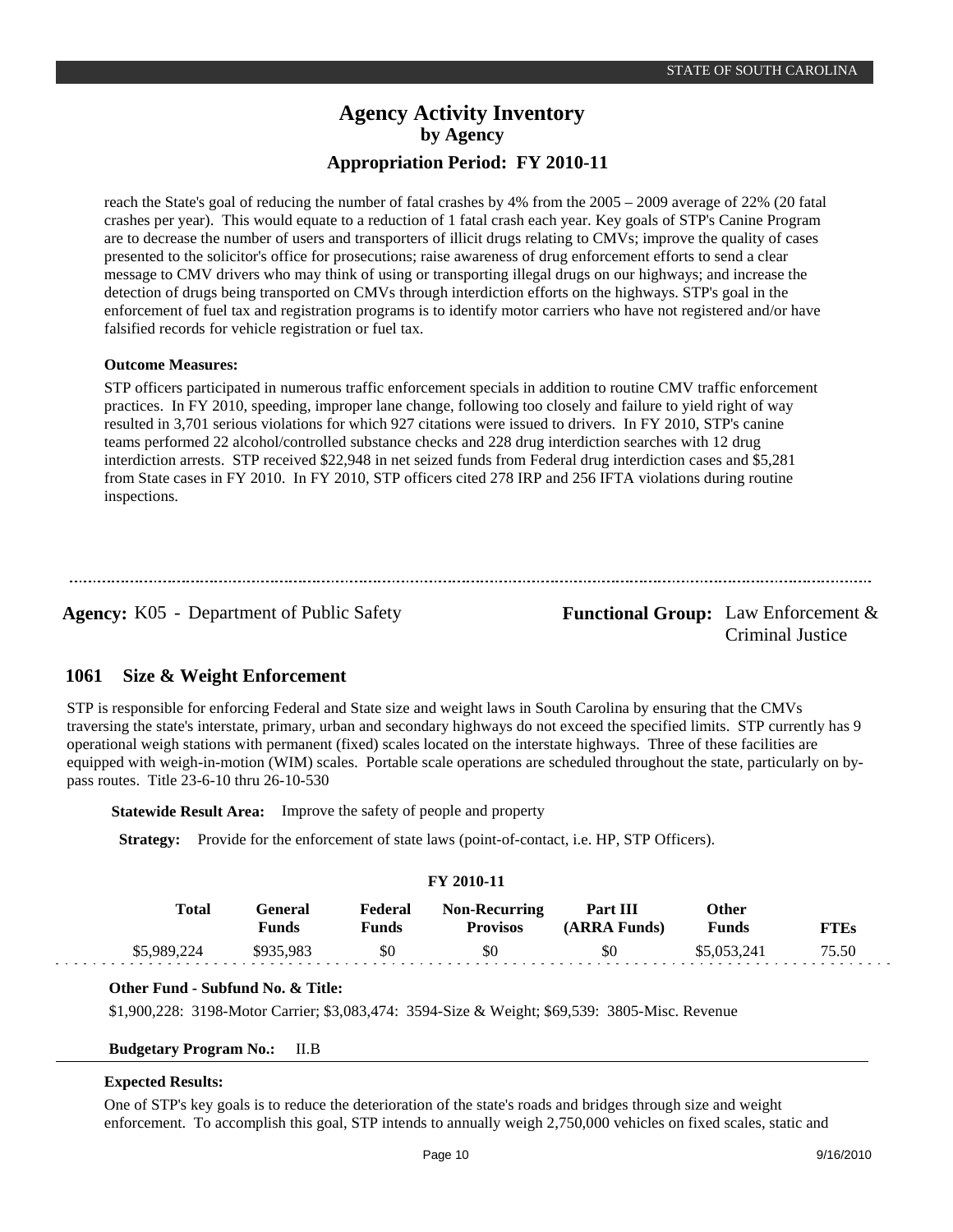WIM (including PrePass) and 9,017 on hand scales. This is a lofty goal given the limited manpower due to budgetary constraints. Moreover, 5 of the 8 operational weigh stations are in dire need of upgrades to handle the current volume of CMV traffic on the interstates. Efforts to construct and open a new weigh station on Interstate 95 northbound in partnership with SCDOT are in progress.

### **Outcome Measures:**

In FY 2010, 681,227 vehicles were weighed by fixed and portable scales, an 18% decrease from FY 2009, and 1,444,720 vehicles were weighed by WIMs, a 31% decrease from the previous year. During this period, 22,069 size, weight and safety citations were written by STP officers.

**Agency:** K05 - Department of Public Safety **- Functional Group:** Law Enforcement &

Criminal Justice

#### **Compliance Reviews 1062**

STP's Motor Carrier Compliance (MCC) Unit is responsible for conducting compliance reviews (CRs) or inspections of commercial motor vehicle companies by analyzing driver and vehicle records to make sure they are in compliance with the Federal Motor Carrier Safety Regulations (FMCSRs), and to prohibit motor carriers receiving an unsatisfactory rating from operating a CMV. CR activity is primarily focused on transporters of hazardous materials. STP officers engaged in this activity are specially certified to perform CRs and investigate complaints filed against carriers. Title 23-6-10 thru 26-10-530

**Statewide Result Area:** Improve the safety of people and property

**Strategy:** Provide for the enforcement of state laws (point-of-contact, i.e. HP, STP Officers).

| FY 2010-11  |                         |                  |                                         |                          |                       |             |  |  |  |  |
|-------------|-------------------------|------------------|-----------------------------------------|--------------------------|-----------------------|-------------|--|--|--|--|
| Total       | General<br><b>Funds</b> | Federal<br>Funds | <b>Non-Recurring</b><br><b>Provisos</b> | Part III<br>(ARRA Funds) | Other<br><b>Funds</b> | <b>FTEs</b> |  |  |  |  |
| \$1,336,973 | \$0                     | \$1,191,883      | -\$0                                    | \$0                      | \$145,090             | 8.00        |  |  |  |  |

### **Other Fund - Subfund No. & Title:**

\$145,090: 3198-Motor Carrier

### **Budgetary Program No.:** II.B

### **Expected Results:**

STP's Motor Carrier Compliance Unit's goal in FY 2011 will be to incorporate the new Federal mandate for Comprehensive Safety Analysis into the process of interventions for warning letters, corrective actions and enforcement which could lead to a full compliance review. Reviews include compliance reviews, hazardous materials reviews, shipper reviews, safety security visits and passenger reviews for interstate carriers. Additionally, interventions are also conducted for warning letters or corrective actions. Intrastate motor carriers that are identified through a fatality or more than two crashes in a one year period or through complaints will have a compliance intervention conducted and DOT number issued on carriers. A part of the activity is to also provide educational and technical assistance to carriers upon request.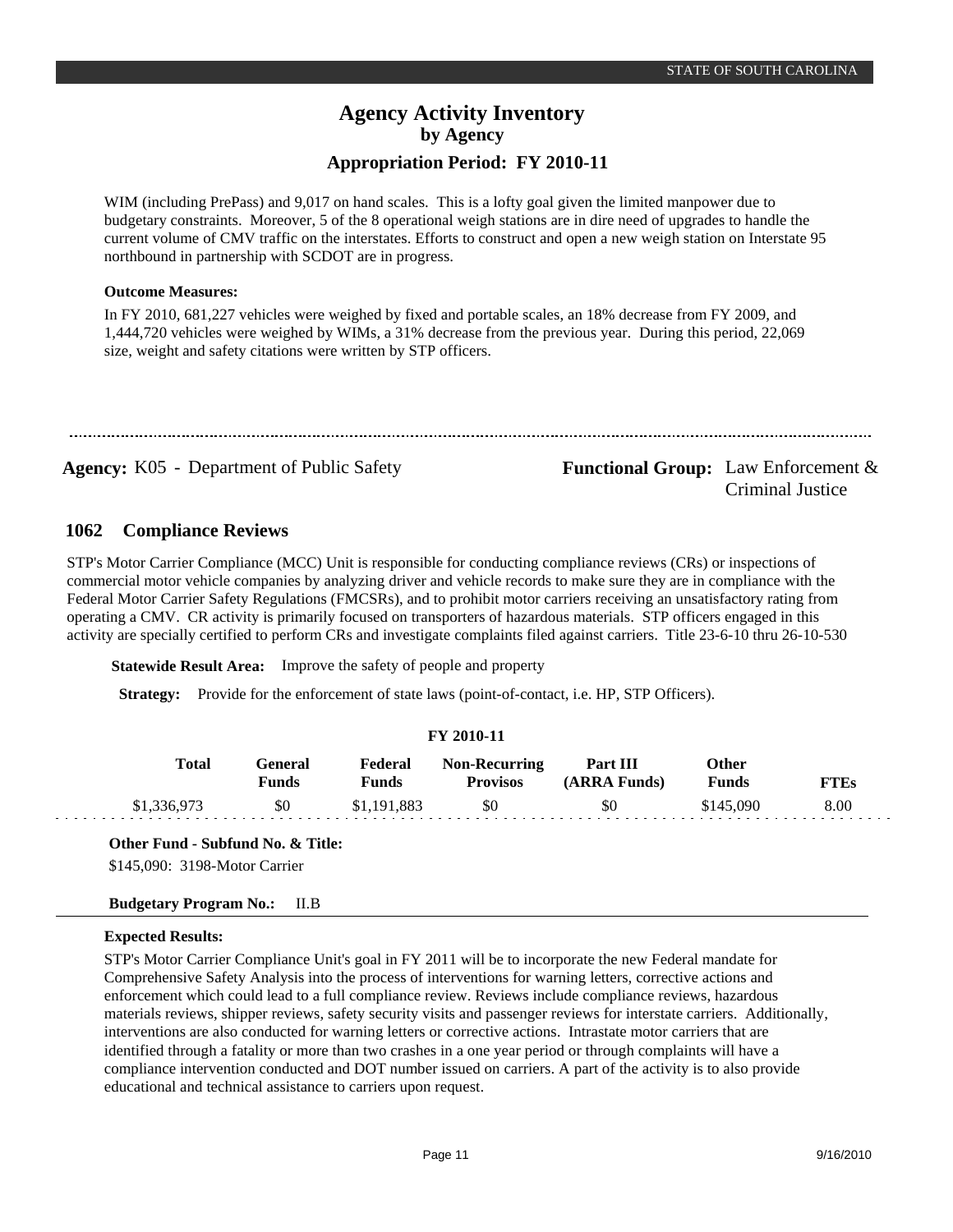#### **Outcome Measures:**

STP's MCC Unit personnel conducted 72 reviews and 250 interventions during FY 2010. Trends show that these contacts result in an appreciable improvement in carrier safety ratings and practices. In FY 2010 STP took over the New Entrant Program from SCDMV. This is a 100 percent Federally-funded program which focuses on audits and reviews of new interstate carriers. The program has 8 temporary grant employees (not reflected in FTE count for this activity).

Agency: K05 - Department of Public Safety **Functional Group:** Law Enforcement & Criminal Justice

#### **Data Collection & Reporting 1065**

STP along with the Office of Highway Safety (OHS) participates in a federal data collection program called SafetyNet. This data is not only submitted for a national database, but enables STP to recognize and identify areas where operations may be improved utilizing the available violation and ticket data. All STP officers are equipped with laptop computers with wireless communication capabilities.

**Statewide Result Area:** Improve the safety of people and property

**Strategy:** Provide for the enforcement of state laws (point-of-contact, i.e. HP, STP Officers).

| FY 2010-11 |              |                  |                  |                                         |                          |                       |             |
|------------|--------------|------------------|------------------|-----------------------------------------|--------------------------|-----------------------|-------------|
|            | <b>Total</b> | General<br>Funds | Federal<br>Funds | <b>Non-Recurring</b><br><b>Provisos</b> | Part III<br>(ARRA Funds) | Other<br><b>Funds</b> | <b>FTEs</b> |
|            | \$494.189    | \$0              | \$358.919        | \$0                                     | \$0                      | \$135,270             | 9.60        |

### **Other Fund - Subfund No. & Title:**

\$135,270: 3594-Size & Weight

**Budgetary Program No.:** II.B

### **Expected Results:**

STP's goal is to continue to improve connectivity between its headquarters, weigh stations, district officers and to enable web access to the officers for their data submittal. In addition, STP strives to improve the quality of data available for analysis with the objective of identifying strengths and weakness in its operations.

### **Outcome Measures:**

FMCSA monitors the accuracy and timeliness of data uploads nationwide. The June 2010 State Safety Data Quality (SSDQ) evaluation results on the A&I Online Website show that South Carolina's overall Data Quality Rating is "Good" / "Green" while two measures, crash timeliness and crash accuracy, remain "Fair"/"Yellow". The primary cause for the "Yellow" rating for the Crash Timeliness was a significant increase in the number of records transmitted after 90 days (61%) during December 2009. The primary cause for the "Yellow" rating for the Crash Record Accuracy is due to the high carrier non-match rate. The June 2010 SSDQ evaluation results show that Crash Record Completeness has improved from 41% in June 2009 to 81% in June 2010, and that Crash Record Accuracy has declined from 96% in June 2009 to 91% in June 2010.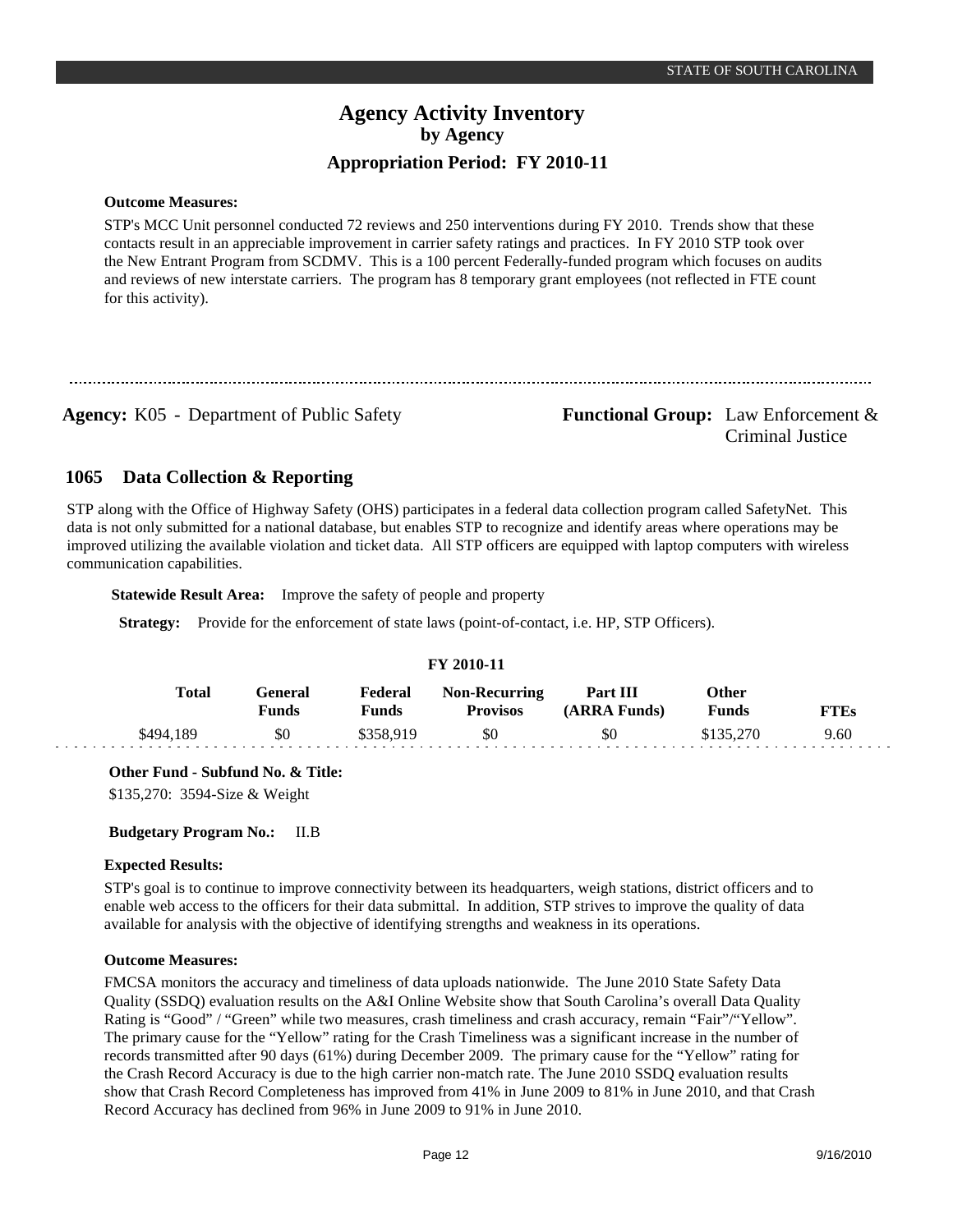**Agency:** K05 - Department of Public Safety **- Functional Group:** Law Enforcement &

Criminal Justice

#### **Dyed Fuel Inspections 1067**

STP officers perform random sampling of diesel-powered vehicles to determine the presence of dyed (untaxed) diesel fuel in vehicles traversing the state's highways. The use of dyed fuel by CMVs costs the state millions of dollars that could be spent on building new roads and helping to maintain the highway system. This program is in partnership with SCDOT and SCDOR. Title 23-6-10 thru 26-10-530

**Statewide Result Area:** Improve the safety of people and property

Strategy: Provide for the enforcement of state laws (point-of-contact, i.e. HP, STP Officers).

### **FY 2010-11**

| <b>Total</b> | Feneral<br><b>Tunds</b> | Federal<br>$T$ unds | <b>Non-Recurring</b><br><b>Provisos</b> | Part III<br>(ARRA Funds) | <b>Other</b><br>प <b>unds</b> | $^{\circ}$ TEs |
|--------------|-------------------------|---------------------|-----------------------------------------|--------------------------|-------------------------------|----------------|
| \$81,128     | \$0                     | \$0                 | \$0                                     | \$0                      | \$81,128                      | 00.            |

**Other Fund - Subfund No. & Title:**

\$81128: 3805-Misc. Revenue

### **Budgetary Program No.:** II.B

### **Expected Results:**

The goal of STP's Dyed Fuel Inspection Program is to reduce the fraudulent use of dyed (untaxed) diesel fuel.

### **Outcome Measures:**

STP officers performed 4,352 dyed fuel inspections during FY 2010.

**Agency:** K05 - Department of Public Safety **- Functional Group:** Law Enforcement &

Criminal Justice

#### **State House and Complex 1081**

Responsible for checking buildings, including doors and windows on the complex for the prevention of security hazards and unauthorized entry; to maintain and ensure peaceful order of the complex and buildings by taking appropriate actions to repress disorderly conduct connected with disputes, demonstrations, etc., that may occur. To monitor and exercise control over crowds that gather upon State House grounds or in Complex buildings. Responsible for maintaining security within the State House and monitoring activity of visitors. Assist any other law enforcement agency within the State House as needed, i.e., State Law Enforcement Division, SC Highway Patrol, Dept. of Natural Resources, House and Senate security. Title 23-6-10 thru 23-6-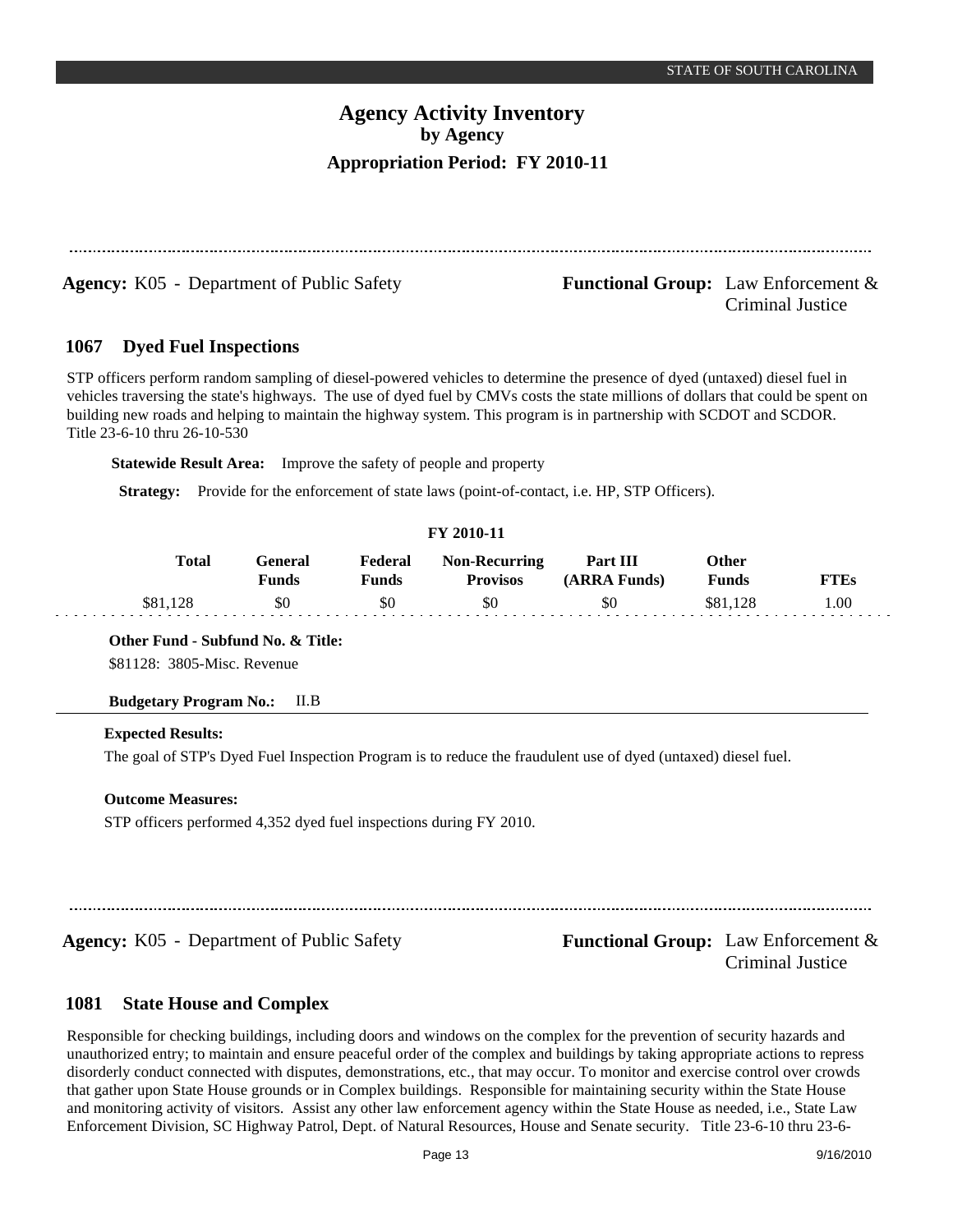530

**Statewide Result Area:** Improve the safety of people and property

Strategy: Provide for the enforcement of state laws (point-of-contact, i.e. HP, STP Officers).

#### **FY 2010-11**

| Total       | Feneral<br>Funds | Federal<br>Funds | <b>Non-Recurring</b><br><b>Provisos</b> | Part III<br>(ARRA Funds) | Other<br>Funds | FTEs  |
|-------------|------------------|------------------|-----------------------------------------|--------------------------|----------------|-------|
| \$1,649,434 | \$1,111,688      | \$100,000        | \$0                                     | \$0                      | \$437.746      | 33.85 |

### **Other Fund - Subfund No. & Title:**

3805-Misc Rev \$60,000; 3958-Sale of Assets \$50,000; 3035- Oper Rev \$327,746

### **Budgetary Program No.:** II. C.

#### **Expected Results:**

To ensure the safety and protection of the buildings and monuments located on the complex, to protect the visitors and state employees and ensure the day-to-day continuity of government.

#### **Outcome Measures:**

Bureau of Protective Services continues to focus on crime prevention and security breaches. BPS has coordinated and secured several major rallies to include the annual MLK Day at the Dome, Gov Carolighting, National Tea Party, Pro-Israel and Pro-Palestinian rallies. FY09-10: 27 Arrests, 64 Criminal, 223 Non-criminal incidents. No notable increase in public complaints. BPS utilized maximum use of its resources thru officers working overtime. BPS continues to focus on officer training to provide a higher quality of service to its customers.

Agency: K05 - Department of Public Safety **Functional Group:** Law Enforcement & Criminal Justice

#### **Judicial Division 1082**

Provide and maintain an appropriate level of security for the S. C. Supreme Court, the S. C. Court of Appeals, and the Administrative Law Court; maintain physical security of court facilities, protect judges, participants in proceedings, employees of the court, and the general public. Required to inventory and inspect all security related equipment to ensure proper performance and maintain security equipment in a state of readiness. Required to patrol the interior and exterior of the buildings while looking for any potential problems or security threats, responsible for responding to service calls, and must be present for all court proceedings and hearings and monitor for any possible security threats or problems. Must be present for purposes of conducting meetings and carrying out general administrative duties. Responds to alarm locations and advise whether the alarm is actual or false and responds to all medical emergencies. Title 23-6-10 thru 23-6-530

**Statewide Result Area:** Improve the safety of people and property

**Strategy:** Provide for the enforcement of state laws (point-of-contact, i.e. HP, STP Officers).

### **FY 2010-11**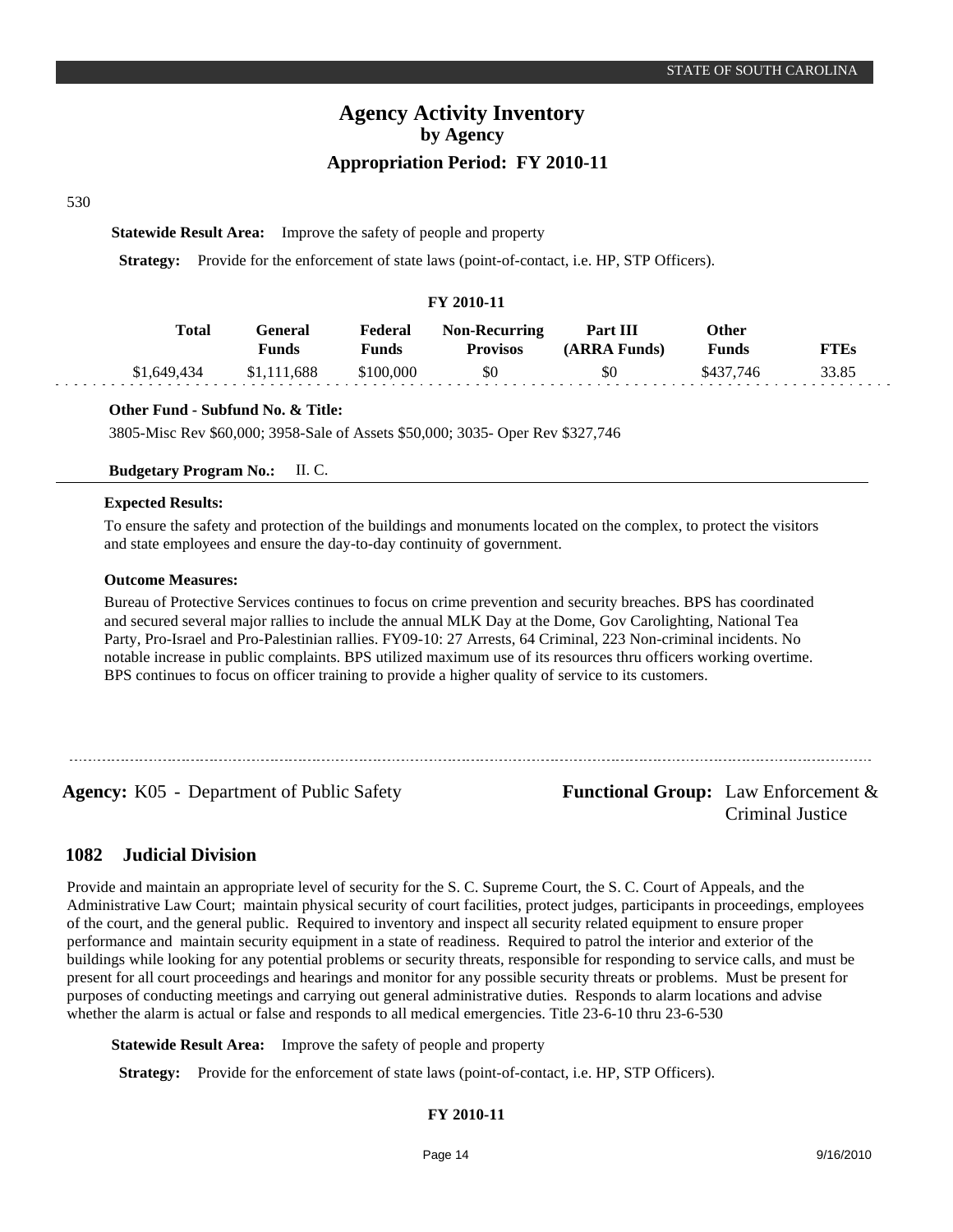## **Appropriation Period: FY 2010-11**

| <b>Total</b><br>\$412,366                                                                                                                                                                                                                                                                                                                                                                                                                                                                                                                                                                                                                                                                                                                                                                                                                                                                                              | General<br><b>Funds</b><br>\$181,366 | Federal<br><b>Funds</b><br>\$0 | <b>Non-Recurring</b><br><b>Provisos</b><br>\$0                                        | Part III<br>(ARRA Funds)<br>\$0                                                                                                                                                                                                        | Other<br><b>Funds</b> | \$231,000        | <b>FTEs</b><br>7.92 |
|------------------------------------------------------------------------------------------------------------------------------------------------------------------------------------------------------------------------------------------------------------------------------------------------------------------------------------------------------------------------------------------------------------------------------------------------------------------------------------------------------------------------------------------------------------------------------------------------------------------------------------------------------------------------------------------------------------------------------------------------------------------------------------------------------------------------------------------------------------------------------------------------------------------------|--------------------------------------|--------------------------------|---------------------------------------------------------------------------------------|----------------------------------------------------------------------------------------------------------------------------------------------------------------------------------------------------------------------------------------|-----------------------|------------------|---------------------|
| Other Fund - Subfund No. & Title:                                                                                                                                                                                                                                                                                                                                                                                                                                                                                                                                                                                                                                                                                                                                                                                                                                                                                      |                                      |                                |                                                                                       |                                                                                                                                                                                                                                        |                       |                  |                     |
| 3035-Oper Rev \$231000                                                                                                                                                                                                                                                                                                                                                                                                                                                                                                                                                                                                                                                                                                                                                                                                                                                                                                 |                                      |                                |                                                                                       |                                                                                                                                                                                                                                        |                       |                  |                     |
| <b>Budgetary Program No.:</b>                                                                                                                                                                                                                                                                                                                                                                                                                                                                                                                                                                                                                                                                                                                                                                                                                                                                                          | II. C.                               |                                |                                                                                       |                                                                                                                                                                                                                                        |                       |                  |                     |
| <b>Expected Results:</b>                                                                                                                                                                                                                                                                                                                                                                                                                                                                                                                                                                                                                                                                                                                                                                                                                                                                                               |                                      |                                |                                                                                       |                                                                                                                                                                                                                                        |                       |                  |                     |
| day court proceedings.                                                                                                                                                                                                                                                                                                                                                                                                                                                                                                                                                                                                                                                                                                                                                                                                                                                                                                 |                                      |                                |                                                                                       | Ensure the safety and protection of the S. C. Supreme, Court of Appeals, and Administrative Law Court judges;<br>participants; employees; and the general public to minimize or eliminate all risks or distractions within the day-to- |                       |                  |                     |
| <b>Outcome Measures:</b>                                                                                                                                                                                                                                                                                                                                                                                                                                                                                                                                                                                                                                                                                                                                                                                                                                                                                               |                                      |                                |                                                                                       |                                                                                                                                                                                                                                        |                       |                  |                     |
|                                                                                                                                                                                                                                                                                                                                                                                                                                                                                                                                                                                                                                                                                                                                                                                                                                                                                                                        |                                      |                                | and the judge's agenda days. FY09-10:1 Arrests, 3 Criminal, 9 Non-criminal incidents. | Bureau of Protective Services provides security for swearing-in of new attorneys, character and fitness hearings,                                                                                                                      |                       |                  |                     |
| <b>Agency:</b> K05 - Department of Public Safety                                                                                                                                                                                                                                                                                                                                                                                                                                                                                                                                                                                                                                                                                                                                                                                                                                                                       |                                      |                                |                                                                                       | <b>Functional Group:</b> Law Enforcement &                                                                                                                                                                                             |                       | Criminal Justice |                     |
| 1083                                                                                                                                                                                                                                                                                                                                                                                                                                                                                                                                                                                                                                                                                                                                                                                                                                                                                                                   | <b>Governor's Mansion/Complex</b>    |                                |                                                                                       |                                                                                                                                                                                                                                        |                       |                  |                     |
| To provide security for the Governor and his family at the Governor's Mansion complex. Required to inventory and inspect all<br>security related equipment to ensure proper performance and make necessary arrangements to ensure equipment is in a state of<br>readiness. Bureau of Protective Services also monitors surveillance equipment 24 hours a day, seven days a week. For security<br>purposes, Bureau of Protective Services officers screen all visitors and incoming calls to the Mansion facility. Provides security<br>and safety measures for all dignitaries visiting the Governor's Mansion. Responds to all alarms at the H. Lace House and<br>Boylston House; screens inmates that work with General Services taking care of the Mansion grounds; assists members of the<br>Executive Protection Detail; observes First Family when they are on the grounds; responds to all medical emergencies; |                                      |                                |                                                                                       |                                                                                                                                                                                                                                        |                       |                  |                     |

provides first aid in accordance with training. Title 23-6-10 thru 23-6-530

**Statewide Result Area:** Improve the safety of people and property

Strategy: Provide for the enforcement of state laws (point-of-contact, i.e. HP, STP Officers).

| <b>Total</b> | General<br><b>Funds</b> | Federal<br>Funds | <b>Non-Recurring</b><br><b>Provisos</b> | Part III<br>(ARRA Funds) | <b>Other</b><br><b>Funds</b> | <b>FTEs</b> |
|--------------|-------------------------|------------------|-----------------------------------------|--------------------------|------------------------------|-------------|
| \$780,289    | \$678,639               | \$0              | \$0                                     | \$0                      | \$101.650                    | 14.09       |

3035-Oper Rev \$101,650

**Budgetary Program No.:** II. C.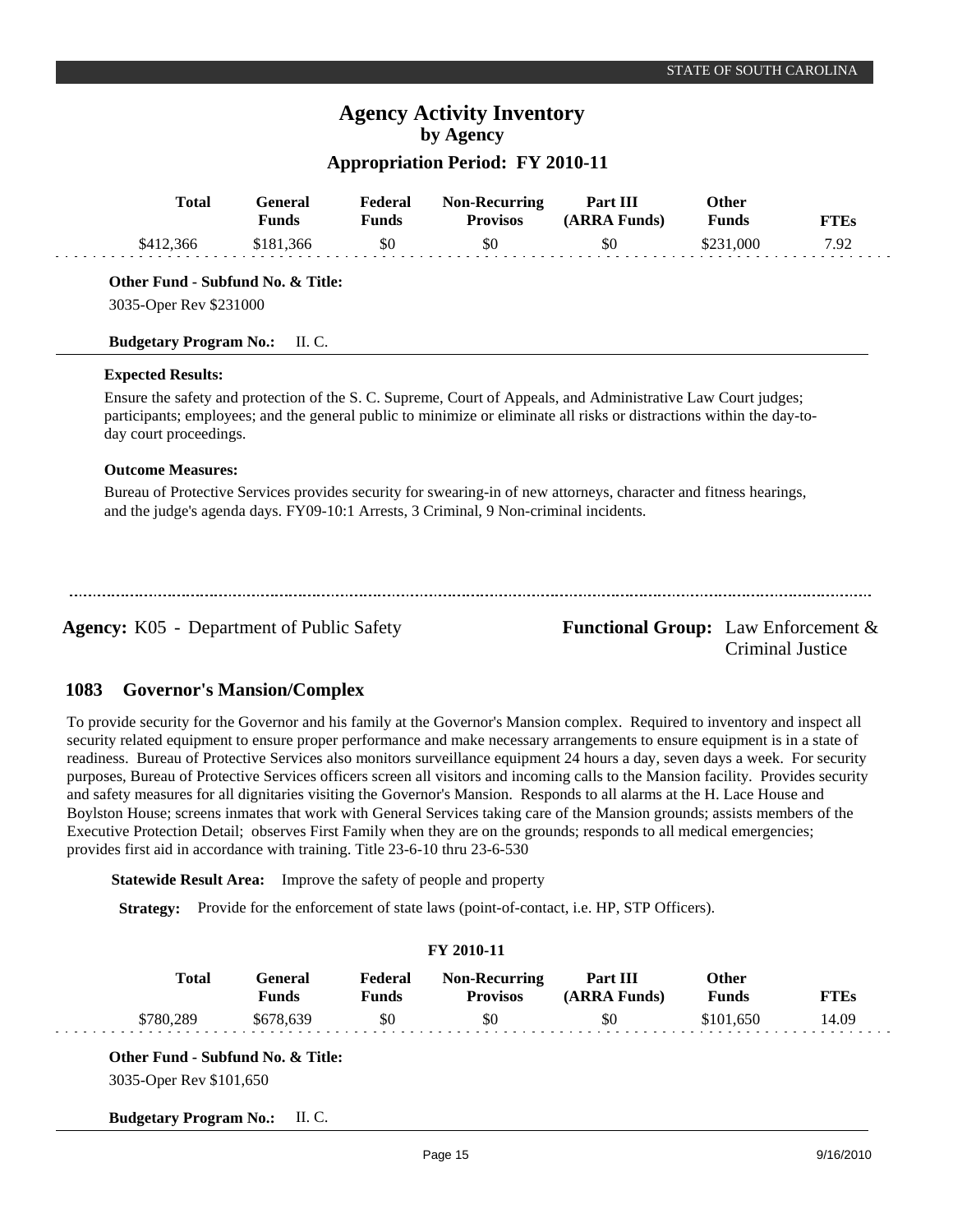#### **Expected Results:**

Our goal is to continue to initiate security measures to ensure the Governor and his family receive the highest level of protection possible. It is also the expectation to continue patrolling this area to prevent any unauthorized entry and continue to build a professional relationship with all other law enforcement agencies sharing security responsibilities.

#### **Outcome Measures:**

Bureau of Protective Services provides security for special events at the Governor's Mansion and the Lace and Boylston Houses. BPS also provides security for a number of tourists as well as coordinates and secures a number of major events. FY09-10: 0 Arrests, 2 Criminal, 2 Non-criminal incidents. All events have been managed professionally by BPS with no major incidents occurring. BPS utilized maximum use of its resources thru officers working overtime. They have been commended for their professionalism by the staff.

**Agency:** K05 - Department of Public Safety **- Functional Group:** Law Enforcement &

Criminal Justice

#### **Contractual Services 1084**

Provide and maintain an appropriate level of security for the Dept of Health & Environmental Control, Dept of Revenue, State Education Lottery Comm., Criminal Justice Academy, Div of State Information Technology, Clemson Univ (expires 08/31/09), VIP's, employees, and the general public. Provide daily foot and/or vehicle patrols of the interior and exterior of the building of which they are assigned. Responds to safety or security hazards and maintains peaceful order by taking appropriate action to repress disorderly conduct as a result of disputes that may occur. Reports any unsafe conditions to the business manager. Conducts a security check regularly, but not routinely to ensure the overall safety of employees is given the highest priority. Monitors visitors entering and ensures that each one signs the register and is issued a visitor's badge. Investigates all complaints and initiates written reports when needed. Enforces state and local laws that concern Bureau of Protective Services. Provides special security functions for DHEC's Emergency Preparedness Div.

**Statewide Result Area:** Improve the safety of people and property

**Strategy:** Provide for the enforcement of state laws (point-of-contact, i.e. HP, STP Officers).

|              |                         |                  | <b>FY 2010-11</b>                       |                          |                       |             |
|--------------|-------------------------|------------------|-----------------------------------------|--------------------------|-----------------------|-------------|
| <b>Total</b> | General<br><b>Funds</b> | Federal<br>Funds | <b>Non-Recurring</b><br><b>Provisos</b> | Part III<br>(ARRA Funds) | Other<br><b>Funds</b> | <b>FTEs</b> |
| \$2,284,038  | \$0                     | \$0              | \$0                                     | \$0                      | \$2,284,038           | 33.14       |

#### **Other Fund - Subfund No. & Title:**

3035-Oper Rev \$2,284,038

### **Budgetary Program No.:** II. C.

#### **Expected Results:**

To ensure the safety and protection of the buildings and property and to protect visitors and state employees and ensure the day-to-day continuity of government. It is also the expectation to continue patrolling this area to prevent any unauthorized entry and continue to build a professional relationship with all other law enforcement agencies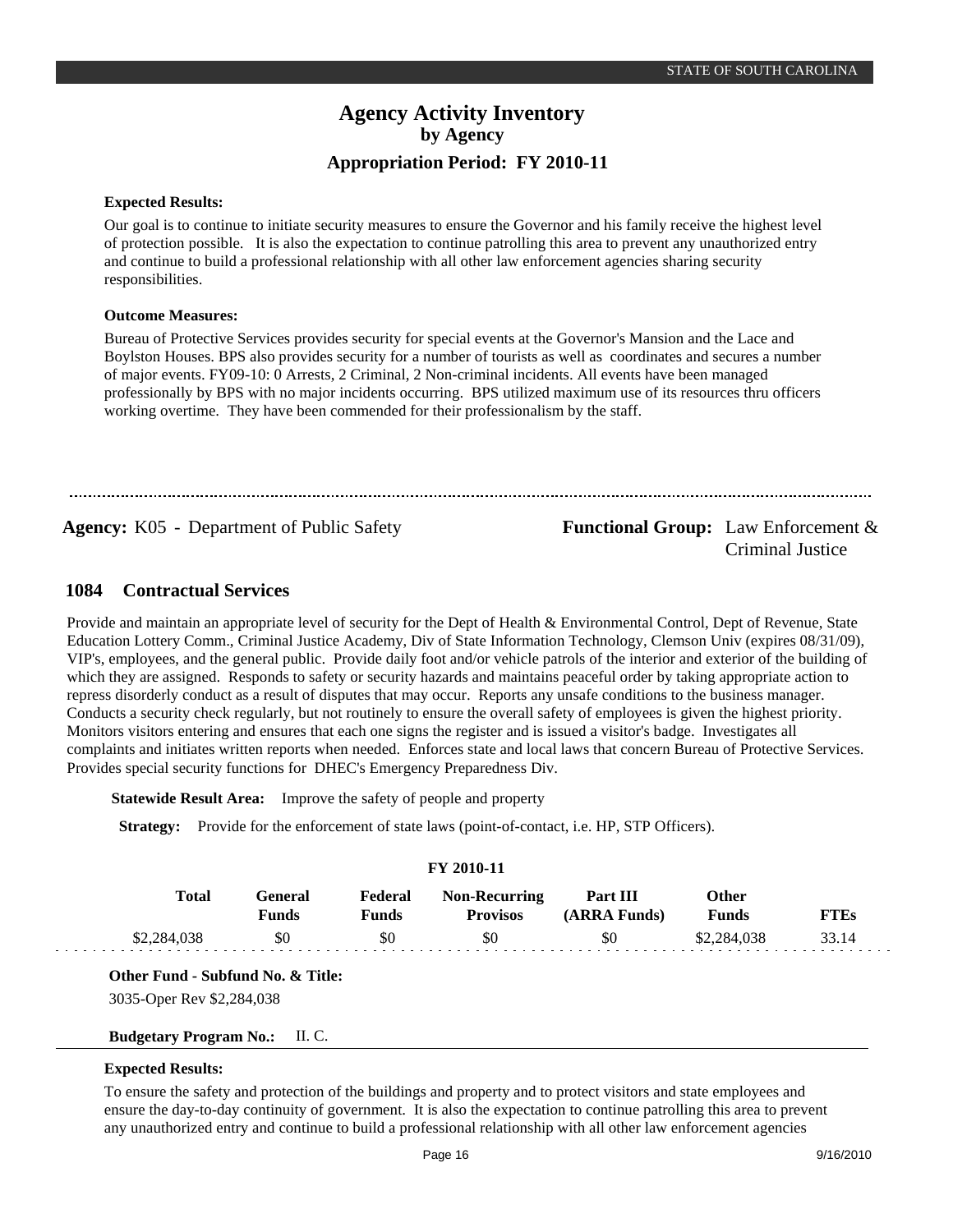sharing security responsibilities.

#### **Outcome Measures:**

Bureau of Protective Services provides security as outlined in each contract. Some types of events may include special hearings, employee disciplinary hearings, and monitoring of vendors conducting official business after hours. BPS has attended emergency operations training for hurricanes and nuclear power plant disaster preparedness with DHEC. FY09-10: 0 Arrests, 33 Criminal, 166 Non-criminal incidents.

**Agency:** K05 - Department of Public Safety **Functional Group:** Law Enforcement & Criminal Justice

#### **H. L. Hunley Commission 1085**

**Statewide Result Area:** Improve the safety of people and property

**Strategy:** Provide for the enforcement of state laws (point-of-contact, i.e. HP, STP Officers).

|                          |                                         |                                                  | FY 2010-11                              |                                     |                       |             |
|--------------------------|-----------------------------------------|--------------------------------------------------|-----------------------------------------|-------------------------------------|-----------------------|-------------|
|                          | <b>Total</b><br>General<br><b>Funds</b> | Federal<br><b>Funds</b>                          | <b>Non-Recurring</b><br><b>Provisos</b> | Part III<br>(ARRA Funds)            | Other<br><b>Funds</b> | <b>FTEs</b> |
| \$0                      | \$0                                     | \$0                                              | \$0                                     | \$0                                 | \$0                   | 0.00        |
|                          | Other Fund - Subfund No. & Title:       |                                                  |                                         |                                     |                       |             |
| <b>NA</b>                |                                         |                                                  |                                         |                                     |                       |             |
|                          | <b>Budgetary Program No.:</b> II. C.    |                                                  |                                         |                                     |                       |             |
| <b>Expected Results:</b> |                                         |                                                  |                                         |                                     |                       |             |
|                          |                                         |                                                  |                                         |                                     |                       |             |
| <b>Outcome Measures:</b> |                                         |                                                  |                                         |                                     |                       |             |
|                          |                                         |                                                  |                                         |                                     |                       |             |
|                          |                                         |                                                  |                                         |                                     |                       |             |
|                          |                                         |                                                  |                                         |                                     |                       |             |
|                          |                                         |                                                  |                                         |                                     |                       |             |
|                          |                                         | <b>Agency:</b> K05 - Department of Public Safety |                                         | Functional Group: Law Enforcement & | Criminal Justice      |             |

#### **General Operations 1086**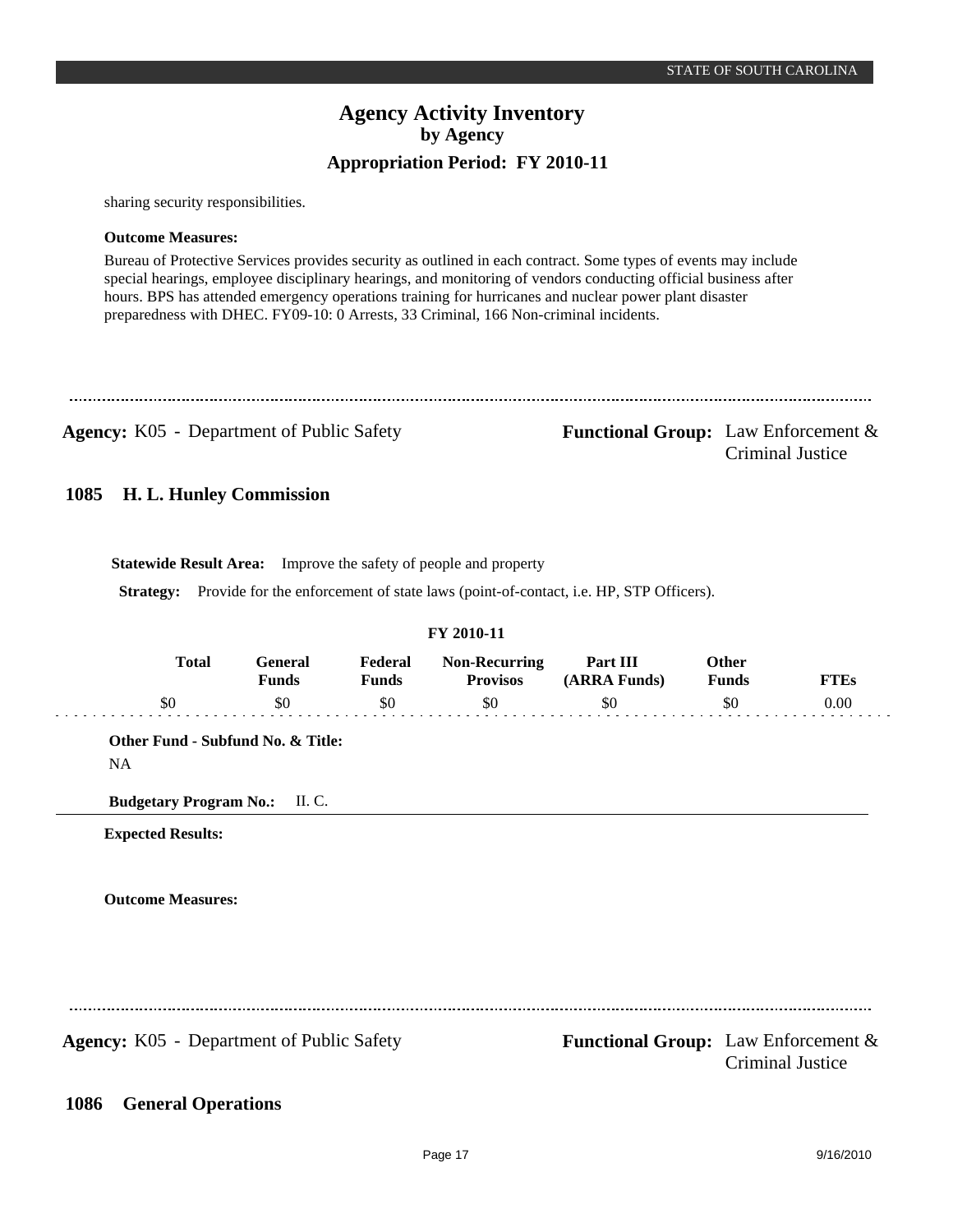The Hall of Fame operates as a memorial and museum honoring law enforcement officers in South Carolina. As such it educates the public about law enforcement and serves as a positive public relations tool. To accomplish this the Hall of Fame maintains a Memorial Room in which SC law enforcement officers killed in the line of duty are honored. It also maintains 12 exhibit areas focusing on the history of and functions of SC law enforcement. In addition, the Hall of Fame provides SC law enforcement a 75-seat auditorium for meetings and other functions. The Hall of Fame maintains a museum collection for the purpose of preserving the history of SC law enforcement, to provide exhibit material, and to serve as a resource for research. Section 23-25-10 thru 40

**Statewide Result Area:** Improve the safety of people and property

#### **FY 2010-11**

| <b>Total</b> | General<br><b>Funds</b> | Federal<br>Funds | <b>Non-Recurring</b><br><b>Provisos</b> | <b>Part III</b><br>(ARRA Funds) | Other<br>Funds | <b>FTEs</b> |
|--------------|-------------------------|------------------|-----------------------------------------|---------------------------------|----------------|-------------|
| 8319.855     | \$0                     | \$0              | \$0                                     | \$0                             |                | 3.00        |

**Other Fund - Subfund No. & Title:** \$319,855 3355 HOF

### **Budgetary Program No.:** II.D

#### **Expected Results:**

The Hall of Fame exhibits and Memorial Room are available to walk-in visitors from around the world free of charge, 8.5 hrs/day, 5 days/wk, 52 wks/yr, closed state holidays. It provides group tours by pre-arrangement. The auditorium is available by appointment. Acquisition and maintenance of the museum collection is an ongoing process. As additional items are discovered and added to the collection, its effectiveness and usefulness increases.

#### **Outcome Measures:**

The Hall of Fame has increased efforts to raise awareness of the museum portion of the facility and visitor attendance. Staff has capitalized on the recent public interest in the movie "Dillinger" and its depiction of Agent Melvin Purvis. The Purvis gun collection at the HOF was loaned for several media events and the administrator of the HOF was invited to discuss the collection on several radio programs. The Hall of Fame is also undergoing a revision to two of its state agency exhibits which should be completed before the end of the calendar year.

**Strategy:** Provide for the preparation and prevention of criminal activities and natural and/or man-made events.